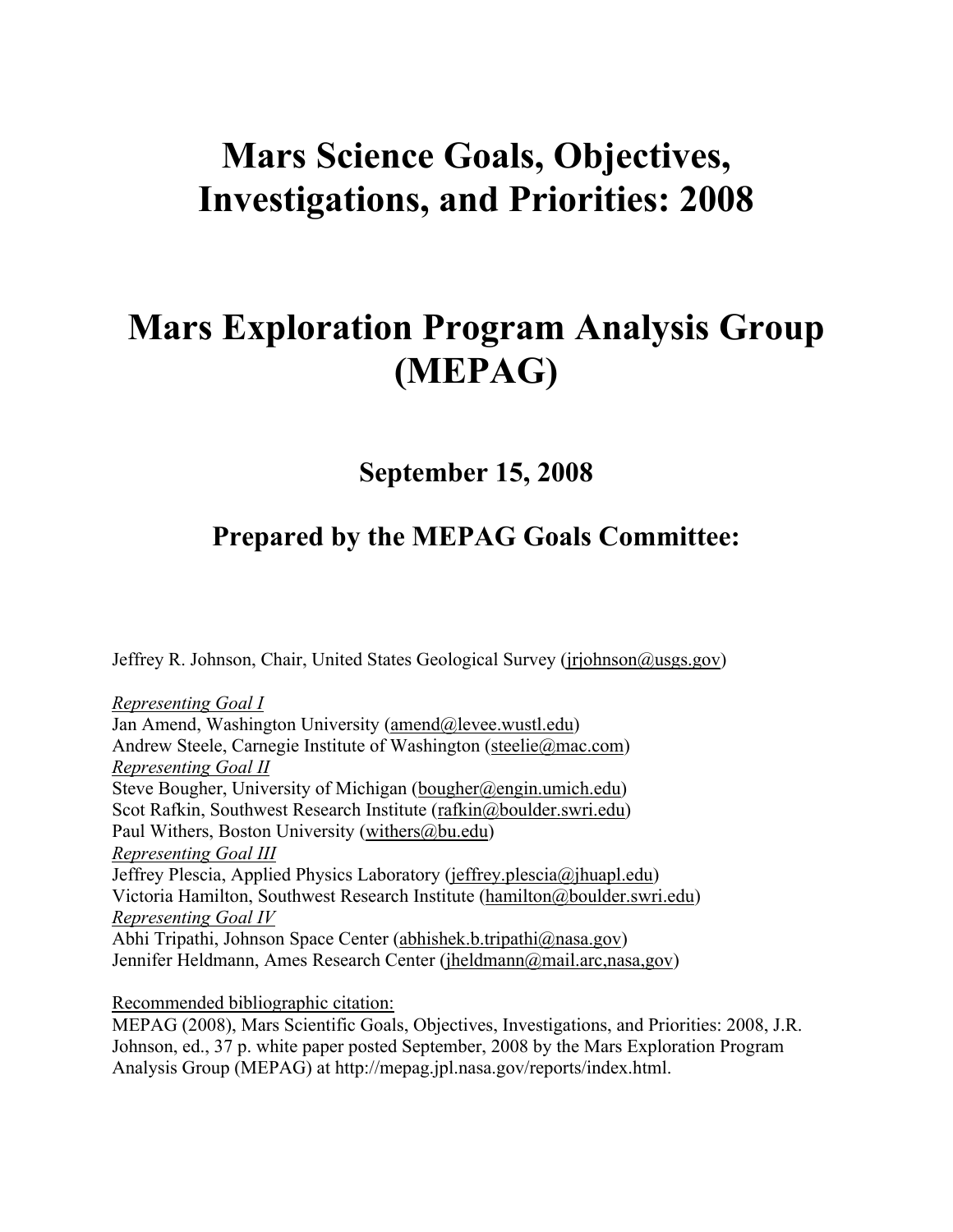### TABLE OF CONTENTS

| II. GOAL: UNDERSTANDING THE PROCESSES AND HISTORY OF                                                                                             |    |
|--------------------------------------------------------------------------------------------------------------------------------------------------|----|
| A. Objective: Characterize Mars' Atmosphere, Present Climate,                                                                                    |    |
| B. Objective: Characterize Mars' Ancient Climate and Climate Processes<br>Through Study of the Geologic and Volatile Record of Climate Change 16 |    |
|                                                                                                                                                  |    |
| III. GOAL: DETERMINE THE EVOLUTION OF THE SURFACE AND                                                                                            |    |
| A. Objective: Determine the nature and evolution of the geologic processes                                                                       |    |
| B. Objective: Characterize the structure, composition, dynamics,                                                                                 | 22 |
| C. Objective: Understand the origin, evolution, composition and structure of                                                                     | 23 |
|                                                                                                                                                  | 24 |
| Objective A: Obtain knowledge of Mars sufficient to design and implement a                                                                       |    |
| Objective B: Conduct risk and/or cost reduction technology and infrastructure                                                                    |    |
| Objective C: Characterize the State and Processes of the<br>Martian Atmosphere of Critical Importance for the Safe Operation of Spacecraft35     |    |
|                                                                                                                                                  |    |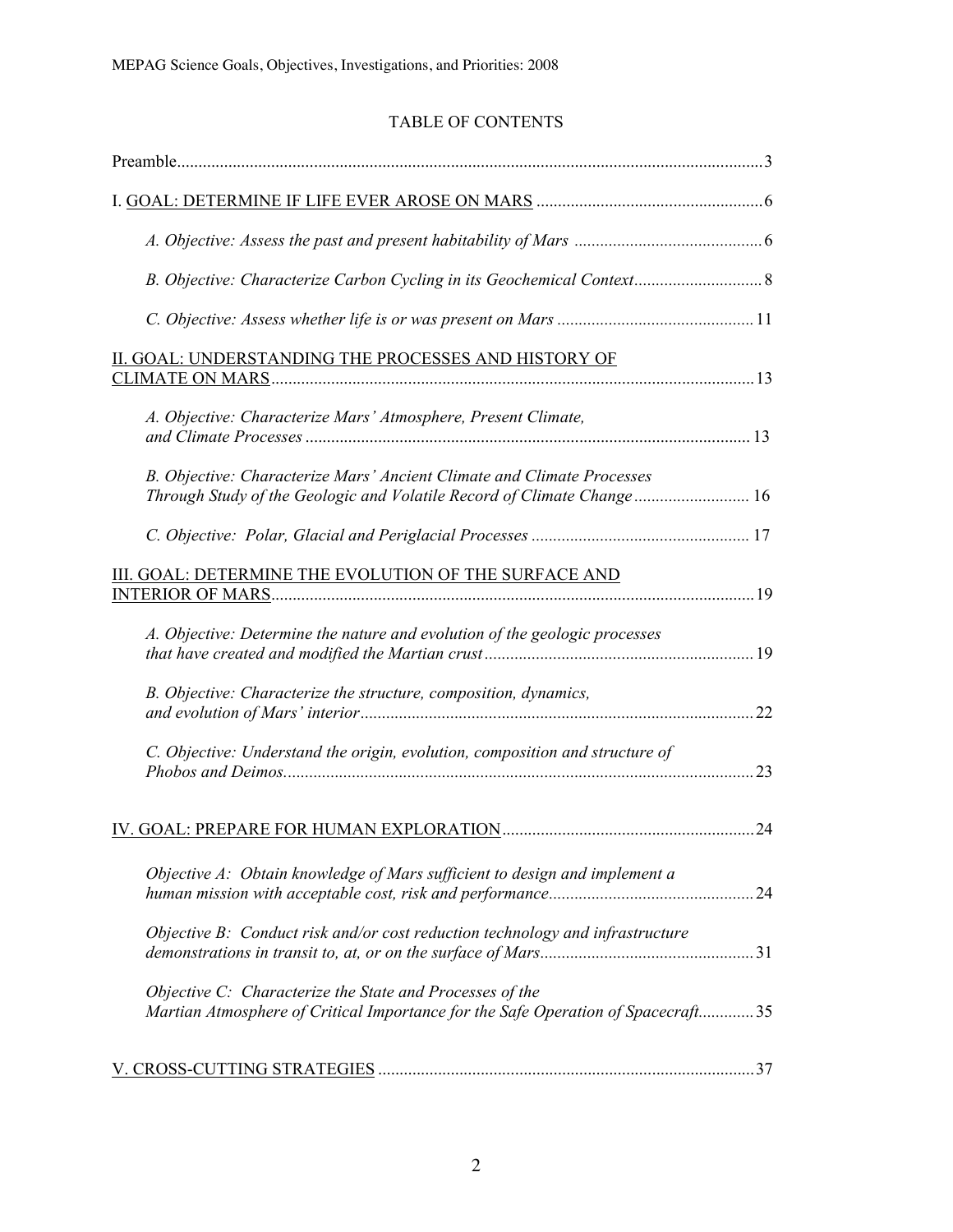#### PREAMBLE

In 2000, the Mars Exploration Program Analysis Group (MEPAG) was asked by NASA to work with the science community to establish consensus priorities for the future scientific exploration of Mars. Those discussions and analyses resulted in a report entitled *Scientific Goals, Objectives, Investigations, and Priorities*, which is informally referred to as the "Goals Document" (MEPAG 2001<sup>1</sup>). The initial report proved to be very useful for guiding program implementation decisions. It also has become clear over the past few years that the report requires regular updates in light of new results from Mars and changes in the strategic direction of NASA. For this reason, MEPAG periodically revises the Goals Document (MEPAG, 2004<sup>2</sup>; MEPAG,  $2005^3$ ; MEPAG,  $2006^4$ ; MEPAG  $2008$ -this document). As was the case with previous versions, the Goals Document is presented as a statement of community consensus positions.

The MEPAG Goals Document is organized into a four-tiered hierarchy: goals, objectives, investigations, and measurements. The goals have a very long-range character and are organized around major areas of scientific knowledge and highlight the overarching objectives of the Mars Exploration Program (Arvidson *et al.*, 2006<sup>5</sup>). Expanded statements of these goals are found in the report, but they are commonly referred to as Life, Climate, Geology, and Preparation for Human Exploration. Developing a comprehensive understanding of Mars as a system requires making progress in all three sciences areas, while the goal of preparing for human exploration is different in nature. Thus, MEPAG has not attempted to prioritize among the four goals. A general theme of understanding whether or not habitable zones and life have existed, or do exist, on Mars has emerged within the framework of understand Mars and all its elements---interior, surface, and atmosphere—as a highly interactive and complex system. However, some of the fundamental science questions included in each goal may address the evolution of Mars as a planet more directly than habitability. Nonetheless, answers to those fundamental questions

- |<br>|<br>| <sup>1</sup> MEPAG (2001), Scientific Goals, Objectives, Investigations, and Priorities, in Science Planning for Exploring Mars, JPL Publication 01-7, p. 9-38. Available on the web at http://mepag.jpl.nasa.gov/reports/index.html.
- <sup>2</sup> MEPAG (2004), Scientific Goals, Objectives, Investigations, and Priorities: 2003, G.J. Taylor, ed., 23 p. white paper posted 07-16-04 by the Mars Exploration Program Analysis Group (MEPAG) at http://mepag.jpl.nasa.gov/reports/index.html.
- $3$  MEPAG (2005), Mars Scientific Goals, Objectives, Investigations, and Priorities: 2005, 31 p. white paper posted August, 2005 by the Mars Exploration Program Analysis Group (MEPAG) at http://mepag.jpl.nasa.gov/reports/index.html.
- <sup>4</sup> MEPAG (2006), Mars Scientific Goals, Objectives, Investigations, and Priorities: 2006, 31 p. white paper posted February, 2006 by the Mars Exploration Program Analysis Group (MEPAG) at http://mepag.jpl.nasa.gov/reports/index.html.
- <sup>5</sup> Arvidson, R.E., Allen, C.C., DesMarais, D.J., Grotzinger, J., Hinners, N., Jakosky, B., Mustard, J.F., Phillips, R., and Webster, C.R., (2006). Science Analysis of the November 3, 2005 Version of the Draft Mars Exploration Program Plan. Unpublished report dated Jan. 6, 2006, 13 p, posted January, 2006 by the Mars Exploration Program Analysis Group (MEPAG) at http://mepag.jpl.nasa.gov/reports/index.html.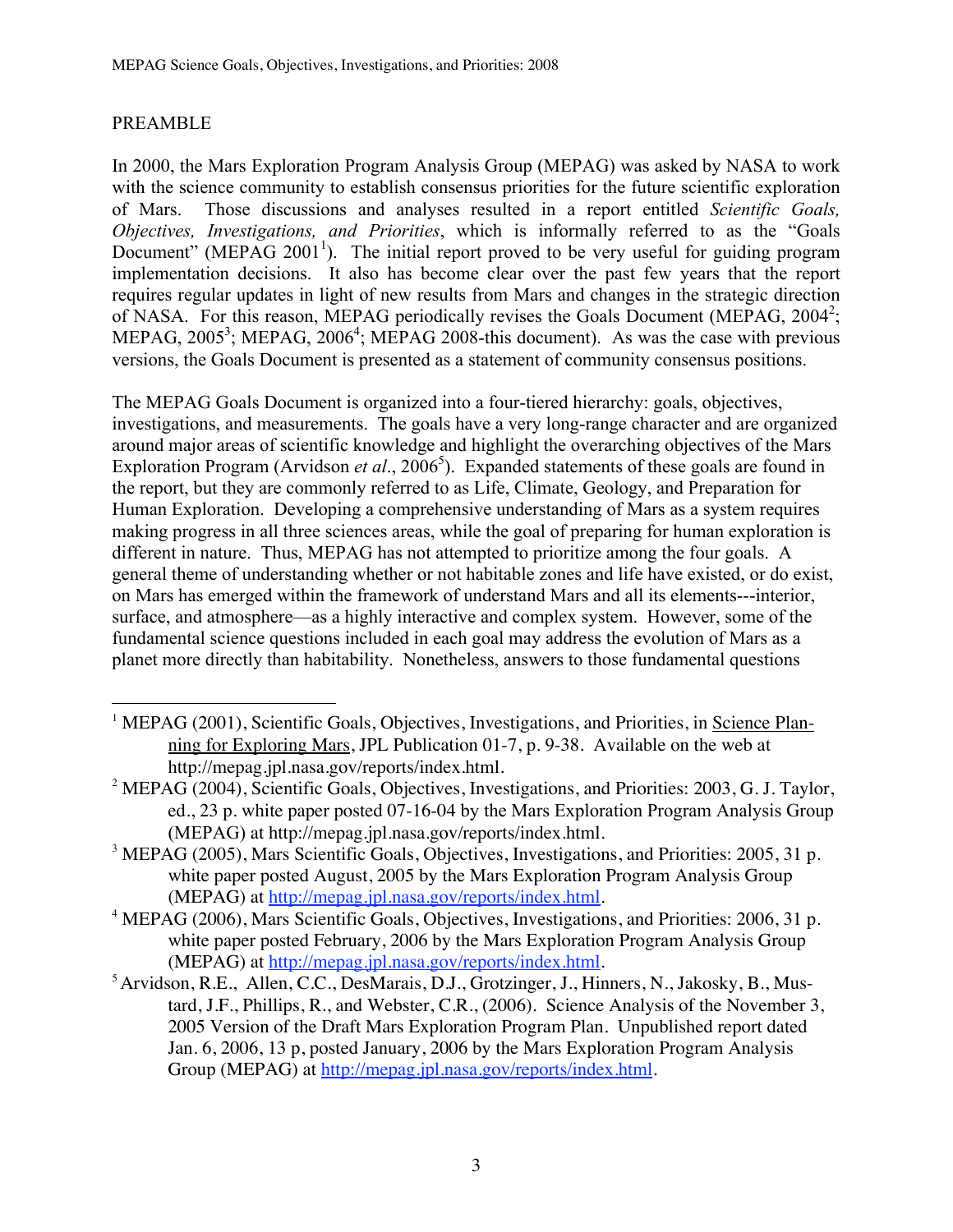affect our analysis of habitability issues and ultimately improve the effectiveness of the Mars Exploration Program.

Each Goal includes two or three objectives that embody the strategies and milestones needed to achieve the Goal. Objectives are presented in priority order, because there is often an order within which the scientific questions can most logically be answered, and/or some objectives are perceived to be more important than others. In the present version of the Goals Document, there are a total of 12 objectives, nine of which are scientific in nature, and three of which relate to reducing the risk of mission operations.

A series of investigations that collectively would achieve each objective is also identified. While some investigations can be achieved with a single measurement, others will require a suite of measurement types conducted across multiple missions. Each set of investigations is independently prioritized for each objective.

Measurements constitute the fourth tier of the hierarchy. Measurements are made by instruments that can be built and flown to Mars. MEPAG has only considered scientific objectives that are amenable to measurements (i.e., theoretical modeling, laboratory analysis, telescopic observations are not considered). As measurement capabilities and techniques evolve, detailed measurement requirements should be defined by Principal Investigators, Science Definition Teams, and Payload Science Integration Groups for program missions and by the Principal Investigator and Science Teams for Scout missions. These requirements can then contribute to program planning. An important exception to this strategy, however, is the measurement set associated with Goal IV Objective A, which relates to environmental data sets necessary to reduce the risk of future human missions to acceptable levels. In that case, a clear criterion exists (degree of impact on risk reduction) that enables those measurements to be listed in priority order.

Completion of all the cited investigations will require decades and it is possible that many investigations are so complex that they may never be truly completed. Thus, evaluations of prospective missions and instruments should be based on how well the investigations are addressed and how much progress might be achieved in that context. While priorities should influence which investigations are conducted first, they should not necessarily be done serially, except where it is noted that one investigation should be completed first. In such cases, the investigation that should be done first was given a higher priority, even where it is believed that a subsequent investigation will be more important.

#### **Some general thoughts on mission technology planning**

The goals, objectives, and investigations all indicate that several crucial technical capabilities require additional development. The most important of these are: (1) *Global access*--high and low latitudes, rough and smooth surfaces, low and high elevations, in addition to precision landing. (2) *Access to the subsurface*, from a meter to hundreds of meters, directly (e.g., drilling) and indirectly (e.g., geophysical sounding). (3) *Access to time varying phenomena* that requires the capability to make measurements over long periods (e.g., climate studies covering from one to several Martian years). (4) *Access to microscopic scales* with instruments capable of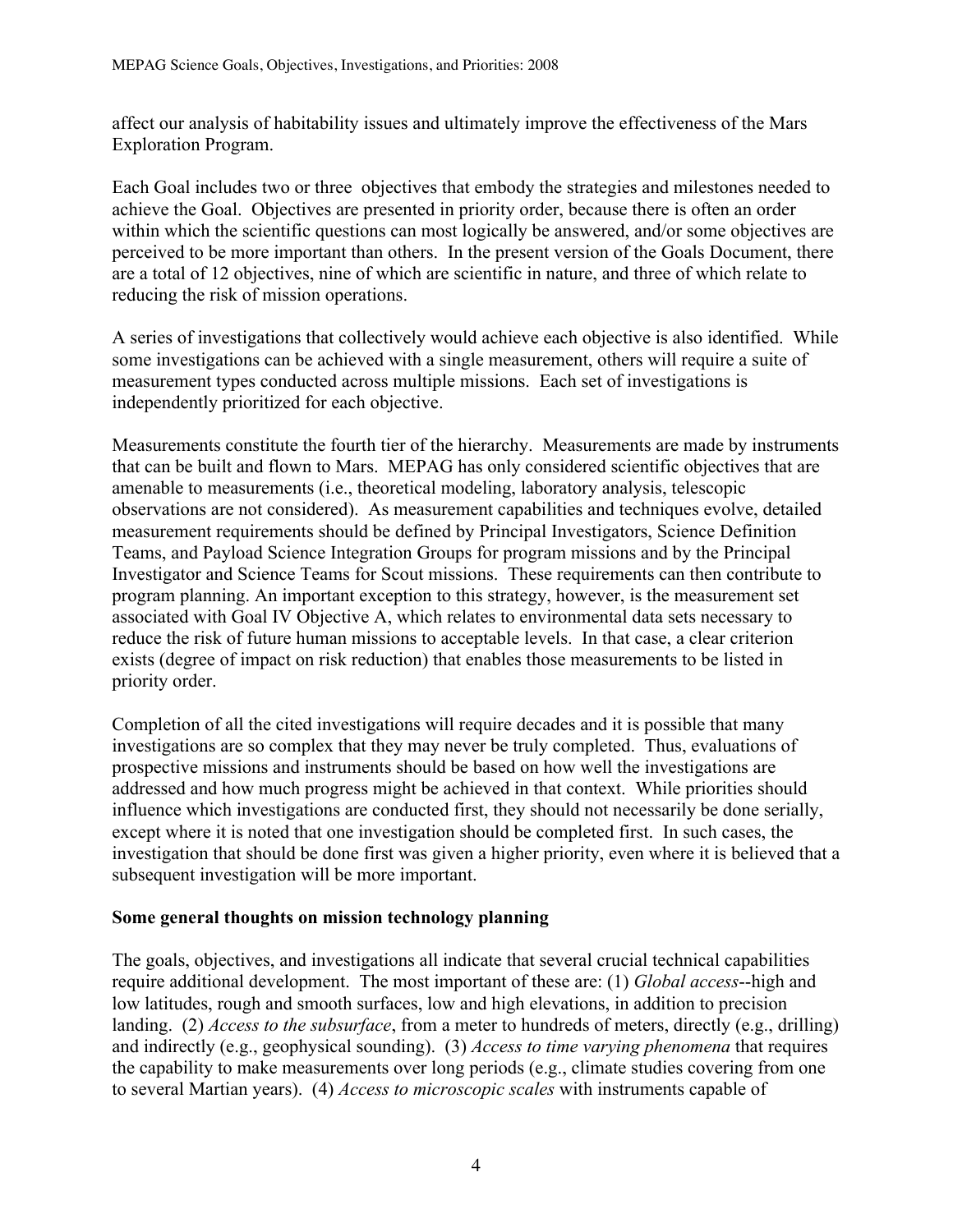measuring chemical and isotopic compositions and determining mineralogy *as well the ephemeral or continuous presence of liquid water on microscopic scales*. (5) *Planetary protection and sample handling* that involve implementation of cleaning methods, contamination control, sample acquisition and processing methods, and sample packaging/sealing for possible return to Earth. (6) *Advanced instrumentation*, especially *in situ* life detection and age dating.

Orbital and landed packages could make many of the high priority measurements, but others may require that samples be returned from Mars. As noted in other MEPAG and National Academy of Science reports, study of samples collected from known locations on Mars and from sites whose geological context has been determined from remote sensing measurements have the potential to significantly expand our understanding of Mars. A full discussion of these issues is beyond the scope of this document, and will be addressed by MEPAG science analysis groups in the near future.

#### **Notes relating to this version of the Goals Document**

This present version of the Goals Document incorporates changes made by the MEPAG Goals Committee and based on comments from the broader science community. The Goals Committee provided comments and suggested revisions using inputs from discussions held with the Mars community at the 7th International Conference on Mars in July 2007. The Mars community was then given the opportunity to comment on the draft revision from late August to late September, 2007. The Goals Committee then prepared a second revision that was circulated to the MEPAG Executive Committee in December 2007. This revision was then discussed at the 18th MEPAG meeting in February 2008, and the final version was posted in September, 2008 as part of the 19th MEPAG meeting.

Goal IV (Preparation for Human Exploration) was revised in 2005 with the assistance of a MEPAG-chartered Mars Human Precursor Science Steering Group (SSG) in order to update the 2001 and 2004 versions of the Goals Document regarding the schedule and engineering implementation options for human missions to Mars. With the exception of moving former Goal II, Objective C ("Characterize the State and Processes of the Martian Atmosphere of Critical Importance for the Safe Operation of Spacecraft"), to Goal IV, Objective C, additional revision of Goal IV has been deferred until additional studies currently underway by the Mars Architecture Working Group are completed in 2008. Note also that changes to Goal I recommended at the above meetings have not been implemented owing to turnover in the Goal I representatives on the Goals Committee in mid-2008. These changes will be implemented in the subsequent revision to the Goals Document in 2009.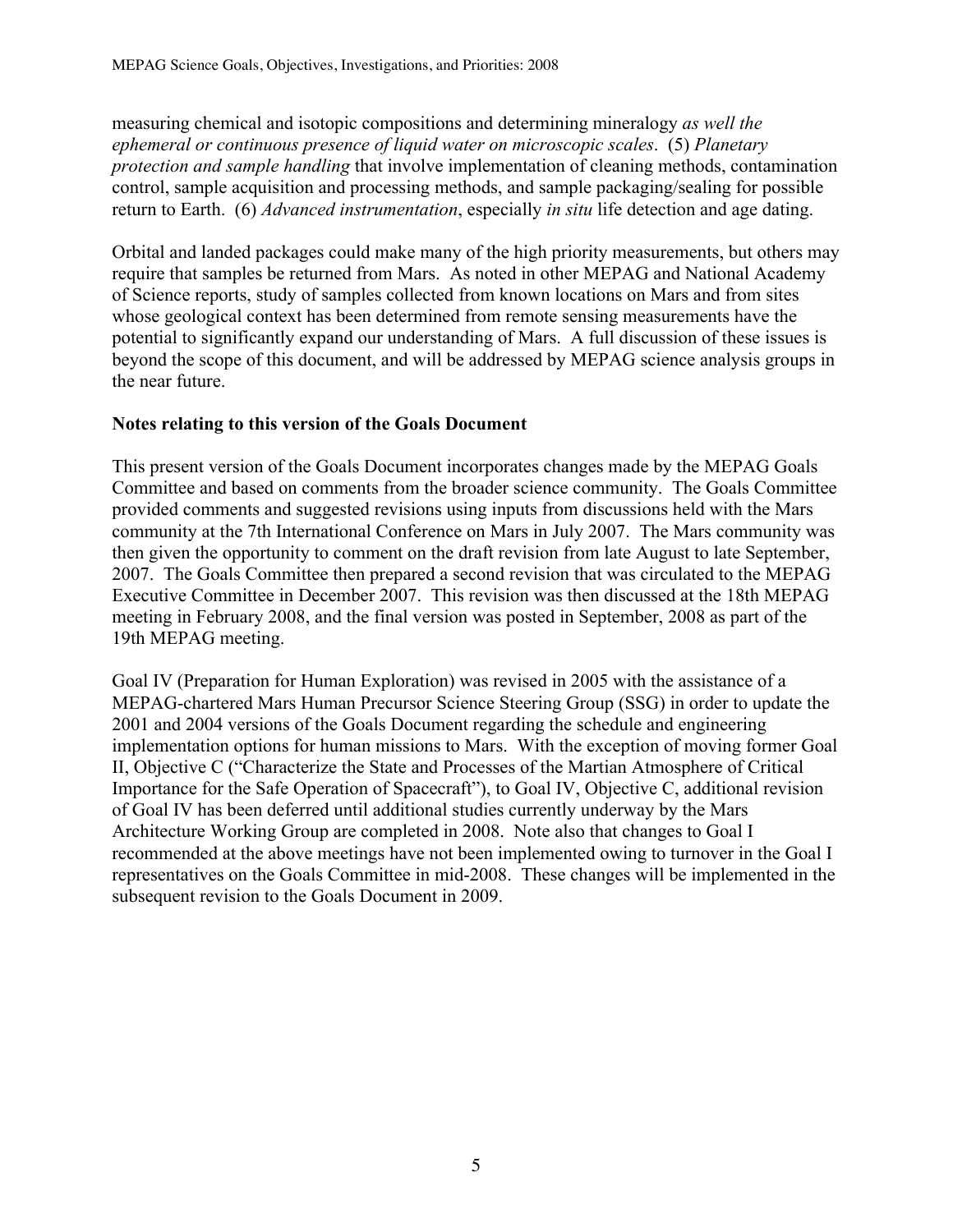# **I. GOAL: DETERMINE IF LIFE EVER AROSE ON MARS**

Determining if life ever arose on Mars is a challenging goal. The prime focus of this goal is to determine if life is or was present on Mars. If life exists or existed, another focus is to understand the systems that support or supported it. Finally, if life never existed yet conditions appear to have been suitable for formation and/or maintenance of life, a focus would then be to understand why evidence of life was not found. A comprehensive conclusion about the question of life on Mars will necessitate understanding the planetary evolution of Mars and whether Mars is or could have been habitable, and will need to be based in multi-disciplinary scientific exploration at scales ranging from planetary to microscopic. The strategy we have adopted to pursue this goal has two sequential components: assess the habitability of Mars (which needs to be undertaken environment by environment); and, test for prebiotic processes, past life, or present life in environments that can be shown to have high habitability potential. These constitute two scientific objectives: "assess habitability" (A) and "test for life" (C). A critical means to achieve both objectives is to characterize Martian carbon chemistry and carbon cycling. Consequently, the science associated with carbon chemistry is so fundamental to the overall life goal that we have established it as a third primary science objective, "follow the carbon" (B). To some degree, these scientific objectives can be addressed simultaneously, as each requires basic knowledge of the distributions of water and carbon on Mars and an understanding of the processes that govern their interactions. Clearly, these objectives overlap, but are considered separately.

In order to prioritize the objectives and investigations, we need to be specific about the prioritization criteria. In broad perspective, Objectives A ("assess habitability") and B ("follow the carbon") are the critical steps in narrowing the search space to allow Objective C to be addressed. Objective C ("test for life") is synonymous with Goal I and is a long-term objective. We need to know where to look for life before making a serious attempt at testing for life. At the same time, Objectives A and B are fundamentally important even without searching for life directly; they help us understand the role planetary evolution plays in creating conditions in which life might have arisen, whether it arose or not. Thus, objectives A, B, and C, in this order, form a logical exploration sequence. Note that research goals and technology development plans must incorporate both short- and long-term scientific objectives. The rigorous development of instrumentation and flight technologies is required to meet these objectives. Relevant tests would identify, characterize, and curate laboratory samples from relevant environments as part of ongoing efforts to improve detection limits.

## **A. Objective: Assess the past and present habitability of Mars (investigations listed in priority order)**

As used in this document, the term "habitability" refers to the potential to support life of any form. Although Objective A is considered at a planetary scale, we know from our experience on Earth that we should expect that different micro-environments on Mars will have different potential for habitability. It will not be possible to make measurements of one environment and assume that they apply to another. In order to address the overall goal of determining if life ever arose on Mars, the most relevant life detection investigations would be those carried out in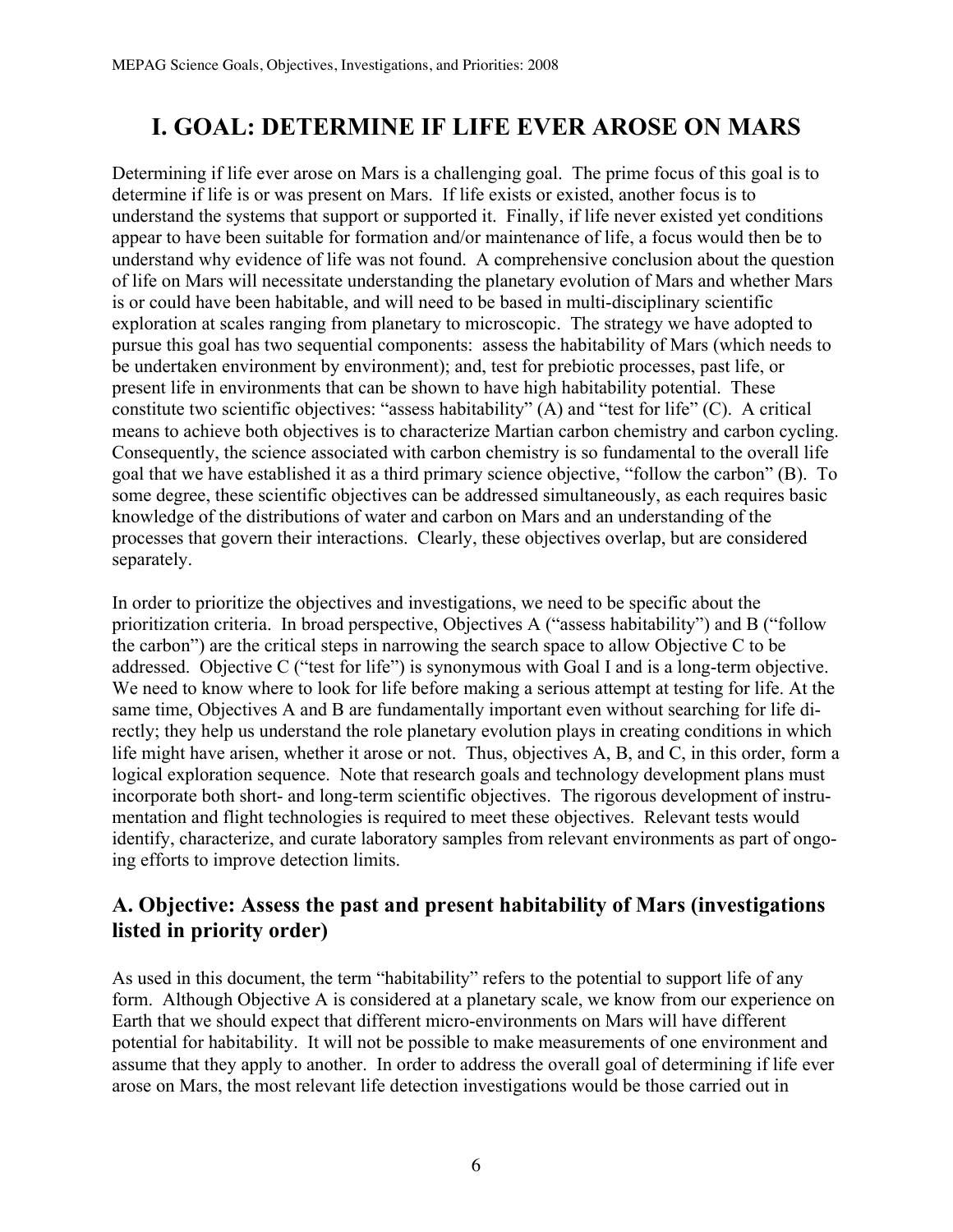environments that have high potential for habitability. Thus, understanding habitability in space and time is an important first order objective.

Arguably, until we discover an extant Martian life form and measure its life processes, there is no way to know definitively which combination of factors must simultaneously be present to constitute a Martian habitat. Until then, "habitability" will need to describe the potential of an environment to sustain life and will therefore be based on our understandings of habitable niches on Earth or plausible extrapolations. Current thinking is that at a minimum, the following four conditions need to be satisfied in order for an environment to have high potential for habitability:

- The presence of liquid water. As we currently understand life, water is an essential requirement. Its identification and mapping (particularly in the subsurface, where most of Mars' water is thought to reside, but also as ephemeral water and hydrous mineral phases) must be accomplished on a global, regional and local basis using established measurement techniques.
- The presence of the key elements that provide the raw materials to build cells.
- A source of energy to support life.
- The absence or protection from hazards detrimental to sustaining life (e.g., radiation).

Finally, environments with potential for habitability are assumed to have unequal potential to preserve the evidence in geological samples. There needs to be an understanding of these effects in order to understand the significance of many types of life-related investigations.

#### **1. Investigation: Establish the current distribution of water in all its forms on Mars.**

Water on Mars is thought to be present in a variety of forms and occur in many locations, ranging from trace amounts of vapor in the atmosphere to substantial reservoirs of liquid, ice and hydrous minerals that may be present on or the below the surface. The presence of abundant water is supported by its existence in the Martian perennial polar caps, the geomorphic evidence suggestive of present-day ground ice and past fluvial discharges, and by the Mars Odyssey GRS detection of abundant hydrogen (which is interpreted to occur as water ice and/or hydrous minerals) within the upper meter of the surface across much of the planet. To investigate current habitability, the identity of the highest priority H2O targets, and the depth and geographic distribution of their most accessible occurrences, must be known with sufficient precision to guide subsequent investigations. To understand the conditions that gave rise to these potential habitats it is also desirable to characterize their geologic and climatic context. The highest priority  $H_2O$  targets for the identification of potential habitats are: (1) liquid water -- which may be present as pockets of brine in the near-subsurface, in association with potential geothermally active regions (such as Tharsis and Elysium), as super-cooled thin films within the lower cryosphere, and beneath the cryosphere as confined, unconfined, or perched aquifers. (2) Massive ground ice – which may exist in a complex stratigraphy beneath the northern plains and the floors of Hellas, Argyre, and Valles Marineris (based on a the presumption of a Noachian ocean), the geomorphic evidence for extensive and repeated flooding by Hesperian-age outflow channel activity. These ground ice location may preserve evidence of former life. and. (3) The polar layered deposits – whose strata may preserve evidence of climatically-responsive biological activity (at the poles and elsewhere on the planet) and whose ice-rich environment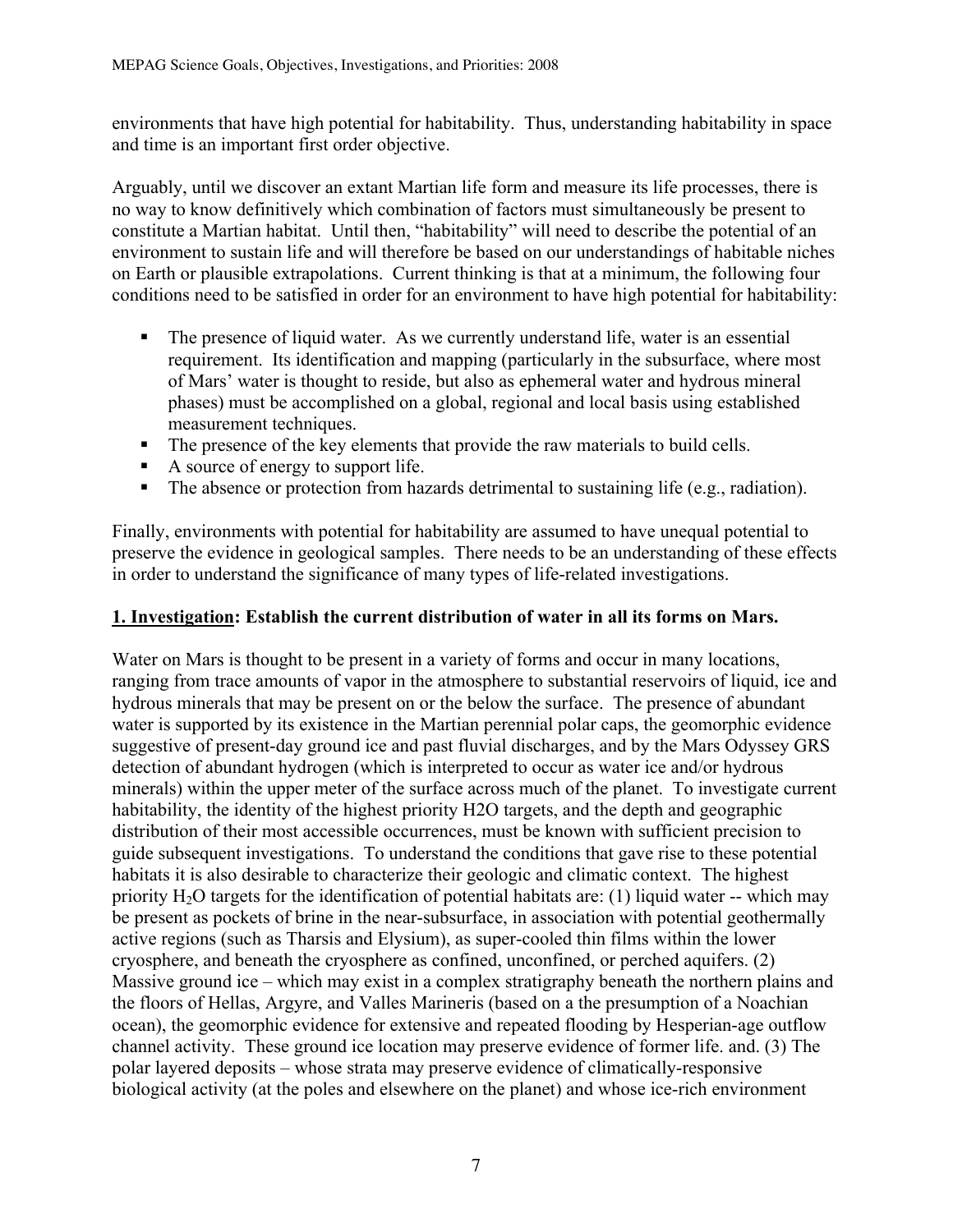may allow for the episodic or persistent occurrences of liquid water associated with climate change, local geothermal activity and the presence of basal lakes.

#### **2. Investigation: Determine the geological history of water on Mars, and model the processes that have caused water to move from one reservoir to another.**

In order to assess past habitability, we need to start with an understanding, at global scale, of the abundance, form, and distribution of water in Mars' geologic past. A first-order hypothesis to be tested is whether Mars was at one time warmer and wetter than it is now. This could be done, in part, through investigation of geological deposits that have been affected by hydrological processes, and, in part, through construction of carefully conceived models. One key step would be to characterize the regional and global sedimentary stratigraphy of Mars. It is entirely possible that Mars had life early in its history, but that life is now extinct.

#### **3. Investigation: Identify and characterize phases containing C, H, O, N, P and S, including minerals, ices, and gases, and the fluxes of these elements between phases.**

Assessing the availability and distribution of biologically important elements and the phases in which they are contained, would allow a greater assessment of both habitability and the potential for life to have arisen. Detailed investigations for carbon are the primary focus of Objective B and therefore will not be further discussed here. Nitrogen, phosphorous and sulfur are critical elements for life on Earth and the phases containing these elements and fluxes of these elements may reflect biological processes and the availability of these elements for life. They are often intimately associated with carbon and their distribution is commonly controlled by water and oxidation states, so interpreting these elemental cycles in terms of C, H, and O is extremely valuable to understanding habitability. The redox chemistry of S is of interest, because of its known role in some microbial metabolic strategies in terrestrial organisms and the abundance of sulfate on the surface of Mars.

#### **4. Investigation: Determine the array of potential energy sources available on Mars to sustain biological processes.**

This investigation would allow identification of the potential of Mars to have harbored or continue to harbor life. Biological systems require energy. Therefore, measurement of the availability of potential energy sources is a critical component of habitability, and understanding how life might use them is a critical component of designing scientifically robust life detection experiments. Sources of energy that should be measured may include chemical redox, pH gradients, geothermal heat, radioactivity, incident radiation (sunlight), and atmospheric processes.

# **B. Objective: Characterize Carbon Cycling in its Geochemical Context (investigations listed in priority order)**

Carbon is the basic building block of life on Earth and it is assumed to be the building block of life on Mars (if life exists/existed). Understanding how carbon has been distributed on Mars through time, including now, is critical for understanding where to look for life on Mars, how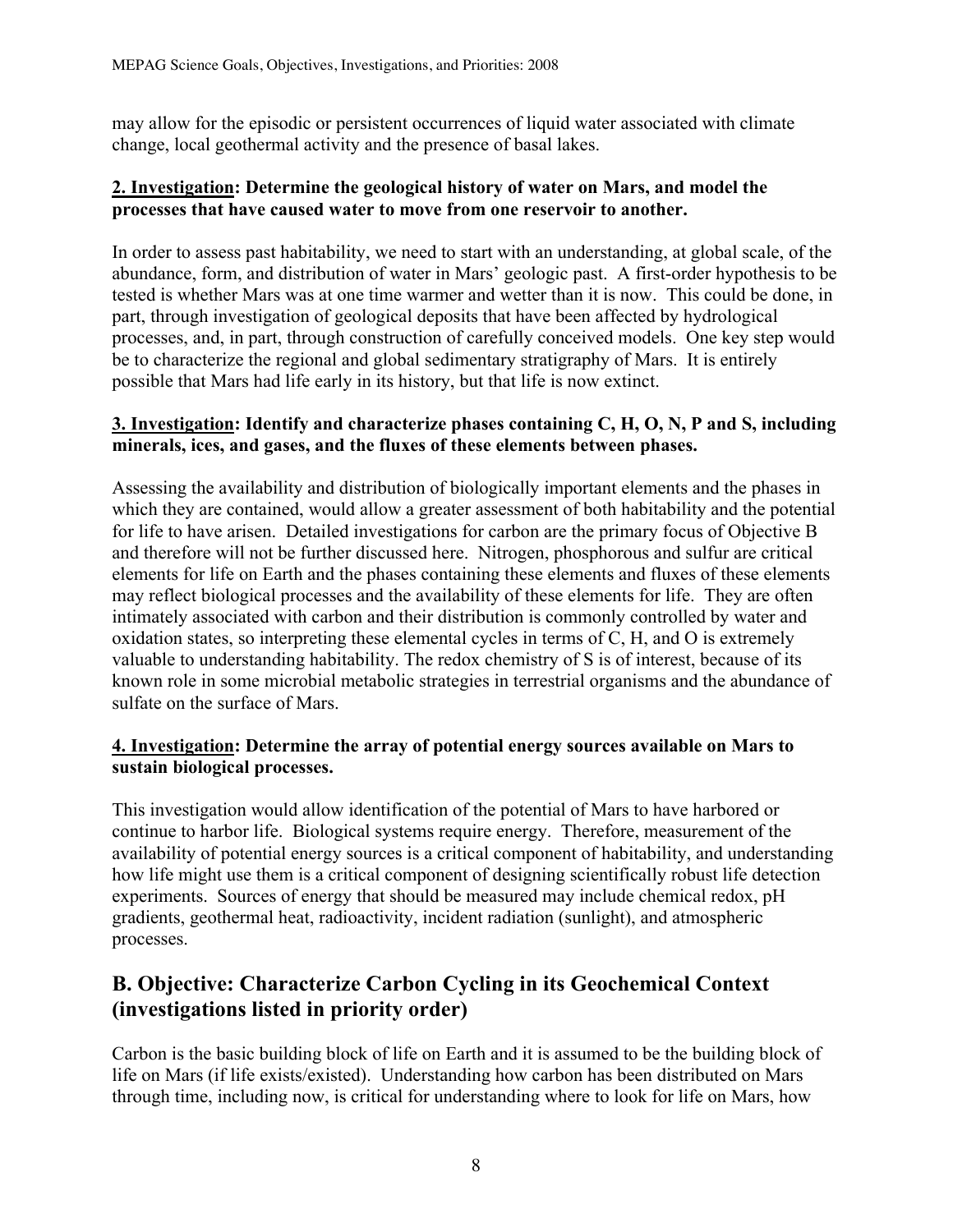life might have evolved on Mars, and how life might have originated on Mars. In addition, there may be aspects of the carbon cycle that reveal the existence of life (extant or extinct), and results are likely to strongly influence approaches to searching for other biosignatures. Thus, characterization of the carbon cycle is critical to determining if life ever arose on Mars.

Understanding the origin of organic carbon is particularly important and sources on Mars could be from several reservoirs that are summarized in Table 2. Once organic carbon is discovered, a major challenge will be in constraining the source and distribution of that organic carbon. Terrestrial contamination is a significant concern, because of the need to avoid false identification of organic carbon or specific organic molecules on Mars. In addition, meteoritic delivery of organic carbon to the surface of Mars and abiotic organic synthesis processes could produce measurable organic carbon concentrations.

We assume that extraterrestrial life would be based on carbon chemistry (Committee on the Limits of Organic Life in Planetary Systems, Committee on the Origins and Evolution of Life, National Research Council, 116 p., 2007). Although this assumption may subsequently need to be revised, we would not know where else to begin in designing investigations of possible extraterrestrial life. If anomalous measurements indicate the presence of non-carbon based macromolecules associated with some form of life-like processes then further experiments could be designed to address this problem.

| <b>Source of Carbon</b>                                                 | Carbon compounds (examples/comments)                                                                                                                                                                                                                                                                                                                                                                                                                |  |  |  |
|-------------------------------------------------------------------------|-----------------------------------------------------------------------------------------------------------------------------------------------------------------------------------------------------------------------------------------------------------------------------------------------------------------------------------------------------------------------------------------------------------------------------------------------------|--|--|--|
| Prebiotic/protobiotic mole-<br>cules from meteoritic<br>cometary influx | Amino acids, purines and pyrimidines, polycyclic aromatic hydrocarbons,<br>chain hydrocarbons, fatty acids, carbohydrates, sugars and sugar deriva-<br>tives.                                                                                                                                                                                                                                                                                       |  |  |  |
| Prebiotic/protobiotic mole-<br>cules from abiotic process<br>on Mars    | Amino acids, purines and pyrimidines, polycyclic aromatic hydrocarbons,<br>chain hydrocarbons, fatty acids, carbohydrates, sugars and sugar deriva-<br>tives.                                                                                                                                                                                                                                                                                       |  |  |  |
| Terrestrial<br>contaminating<br>organics                                | Condensation products derived from rocket exhaust, lubricants, plasticizers,<br>atmospheric contaminants                                                                                                                                                                                                                                                                                                                                            |  |  |  |
| contaminating<br>Terrestrial<br>organisms                               | Whole cells, cell components (LPS, DNA, proteins, cytochromes)                                                                                                                                                                                                                                                                                                                                                                                      |  |  |  |
| Terrestrial organisms                                                   | Organisms not present on the craft measuring them, but had been previ-<br>ously transferred from Earth by either meteorite impact or contamination of<br>previous spacecraft. Target molecules could include individual genes, mem-<br>brane constituents, specific enzymes, and co-enzymes that would be ex-<br>pected to be over expressed or adapted in Martian conditions.                                                                      |  |  |  |
| Terrestrial-like organisms -<br>evolved on Mars                         | Organisms that utilize terrestrial like biochemistries and have evolved on<br>Mars. Target molecules could include individual genes, membrane constitu-<br>ents, specific enzymes, and co-enzymes that would be expected to be over<br>expressed or adapted in Martian conditions, or organisms using metabo-<br>lisms that would not be present on a space craft contaminant such as<br>methanogens, psychrophiles endolithic survival mechanisms. |  |  |  |
| Non-terrestrial-like<br>organ-<br>isms                                  | Utilizes an array of molecules for information storage, information transfer,<br>compartmentalization and enzymatic activity that differ from those used by<br>extant terrestrial life. Examples would be the use of novel amino acids and<br>nucleotides or the use of novel nitrogen utilization strategies.                                                                                                                                      |  |  |  |
| <b>Fossil biomarkers</b>                                                | Detection of established terrestrial fossil biomarkers such as hopanes, ar-<br>chaeal lipids and steranes, for the detection of the diagenetic remains of<br>terrestrial based life.                                                                                                                                                                                                                                                                |  |  |  |

**Table 2**. Possible sources of organic carbon that need to be distinguished in Martian samples.

Note this table lists all possibilities without designating the likelihood that a particular category exists.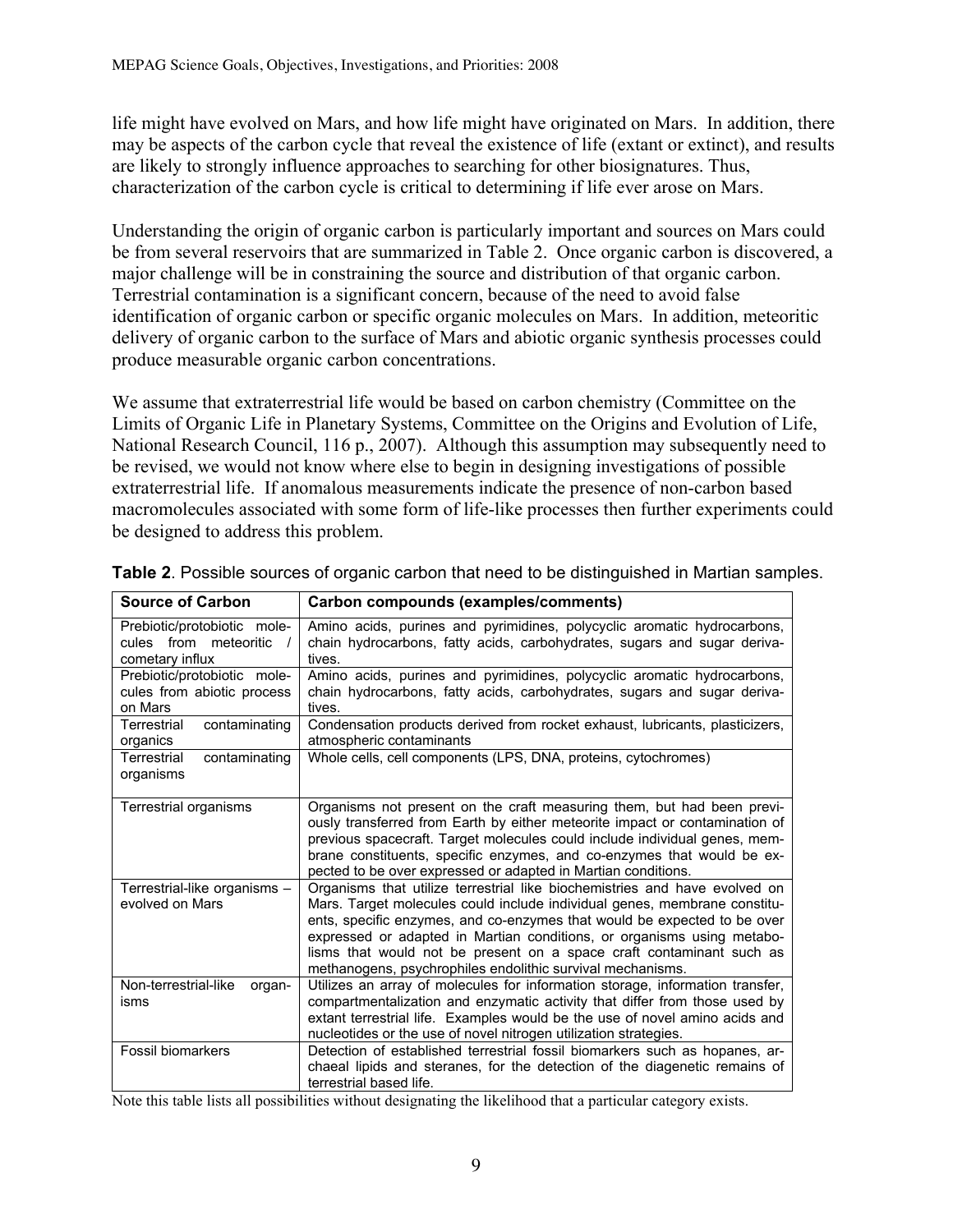#### **1. Investigation: Determine the distribution and composition of organic carbon on Mars.**

The spatial distribution and composition of organic carbon have not been characterized, but are instrumental in understanding the biological potential of Mars. (Methane and other simple reduced carbon molecules are included as "organic carbon" in this context.) Abiotic synthesis of organics, delivery of organics to Mars via meteorites, and possible biological production of organics must all be evaluated in the context of carbon cycling on Mars. Characterizing the molecular and isotopic composition of organic carbon would be essential for determining the origin of the organics shown in Table 2, which includes the types of organic materials that need to be detected and deconvolved from each other. Investigations require sufficient spacecraft cleaning and verification to minimize the likelihood of contamination, in addition to careful planning of specific methods to identify and exclude forward contamination at the experiment level. Example measurements include analysis of the concentration and isotopic composition of organic carbon, characterization of the molecular structure of organic carbon, or identifying and monitoring reduced carbon (e.g., methane) fluxes.

#### **2. Investigation: Characterize the distribution and composition of inorganic carbon reservoirs on Mars through time.**

Transformations of carbon between inorganic and organic carbon reservoirs are a characteristic of life. Evaluating carbon reservoirs and the fluxes between them would be critical to understanding both the modern and geological evolution of carbon availability, and the inorganic carbon reservoirs are an important link in the cycle. The distribution of these reservoirs could also reveal critical habitability information because they can record climate variations. Potential measurements include continued searching for carbonate minerals from orbit, in situ, and in returned samples, characterizing  $CO<sub>2</sub>$  fluxes on various time scales globally and locally, and measuring the isotopic composition of any inorganic reservoir.

#### **3. Investigation: Characterize links between C and H, O, N, P, and S.**

The carbon cycle is intimately linked to H, O, N, P, and S, particularly in the presence of life. Identifying connections among the geological cycles of these elements will substantially aid interpretations of the carbon cycle and may provide indicators that can be used to interpret biological potential. Potential measurements include mineralogical characterization of samples containing C, N, P, or S, isotopic and oxidation state characterization of S-containing phases, and identification of reactions involving any of these elements.

#### **4. Investigation: Characterize the preservation of reduced compounds on the near-surface through time.**

The surface of Mars is oxidizing, but the composition and properties of the responsible oxidant(s) are unknown. Characterizing the reactivity of the near-surface of Mars, including atmospheric (e.g., electrical discharges) and radiation processes as well as chemical processes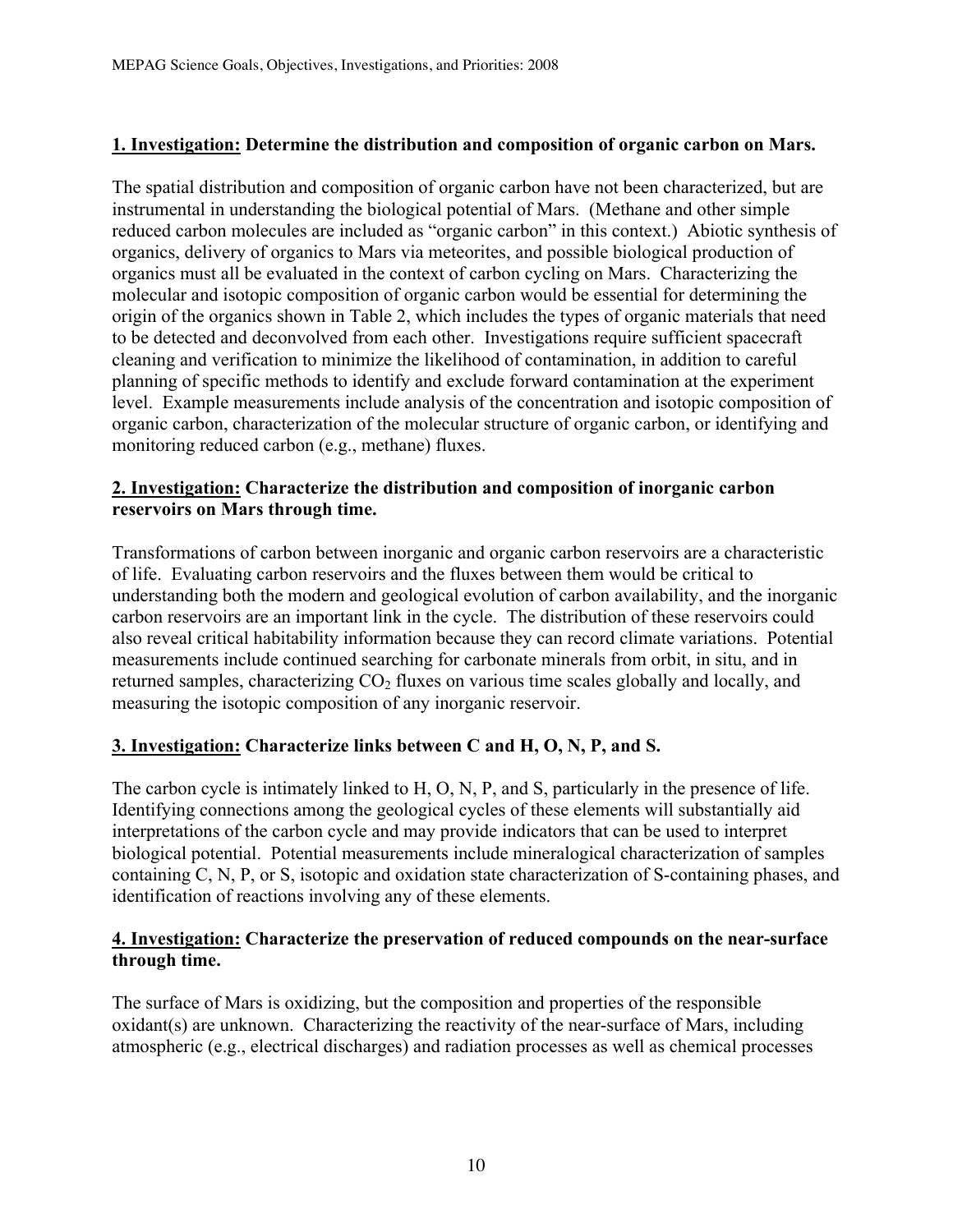with depth in the regolith3 and within weathered rocks is critical to interpreting the paucity or possible absence of organic carbon on the surface of Mars. Understanding the oxidation chemistry and the processes controlling its variations will aid in predicting subsurface habitability, considering that surface organic compounds likely have been highly degraded by oxidation reactions and ionizing radiation from space. Potential measurements include identifying the species and concentrations of the oxidants, characterizing the processes forming and destroying them, and characterizing concentrations and fluxes of redox sensitive gases in the lower atmosphere.

## **C. Objective: Assess whether life is or was present on Mars (investigations listed in priority order)**

This objective reflects several of NASA's chief exploration goals. As mentioned earlier, the need to prevent false positives or negatives, and develop technology and experimental protocols, makes Objective C ("test for life") a long-term goal. Objectives A ("assess habitability") and B ("follow the carbon") are the critical steps in narrowing the search space to allow Objective C to be addressed. Furthermore, Objective C itself does not halt upon a positive or negative answer. In the eventuality of a positive answer, the next step would be to characterize whatever life form is discovered, and then its origins and reason for surviving on Mars. In the case of a negative answer, further characterization of why life did not begin on Mars would become a priority and in itself help us to understand more about life on Earth.

Determining whether life ever existed on Mars is a scientifically exciting and challenging endeavor. The following investigations would look for biosignatures, which are defined as results that REQUIRE the presence or past presence of life. Commonly, multiple observations in a context are required to identify biosignatures, and multiple scales of observation are very important. Four investigations of features currently recognized as biosignatures are listed here.

Investigation 1 (Characterize complex organics) is considered to be the highest priority. Investigation 1 and some measurements to address Investigation 4 would require sufficient spacecraft cleaning and verification to avoid likelihood of contamination, in addition to careful planning of specific methods to identify and exclude forward contamination at the experiment level. Investigations 2 and 3, which depend on the spatial distribution of signatures, are less sensitive to contamination and might be more practical to pursue first. Remote sensing techniques addressing investigation 4 also would have much lower to no contamination issues. Investigations 1-4 are largely in situ investigations that would be best conducted in those habitable environments identified in A1.

A notional fifth investigation concept consists of suites of observations based on correlations in biological indicators, which by themselves are only suggestive for life and only in combination can provide a true biosignature. It seems likely that many of the combinations of measurements have yet to be identified, and it is expected that innovative proposals for suites of observations will be put forth to evaluate the past or present presence of life.

<sup>&</sup>lt;sup>2</sup><br>3  $3$  Regolith. As used in this document, a general term referring to the mantle of fragmental, unconsolidated to partially cohesive material, of any origin (*in situ*, residual, or transported) that nearly everywhere underlies the surface of Mars (after Glossary of Geology).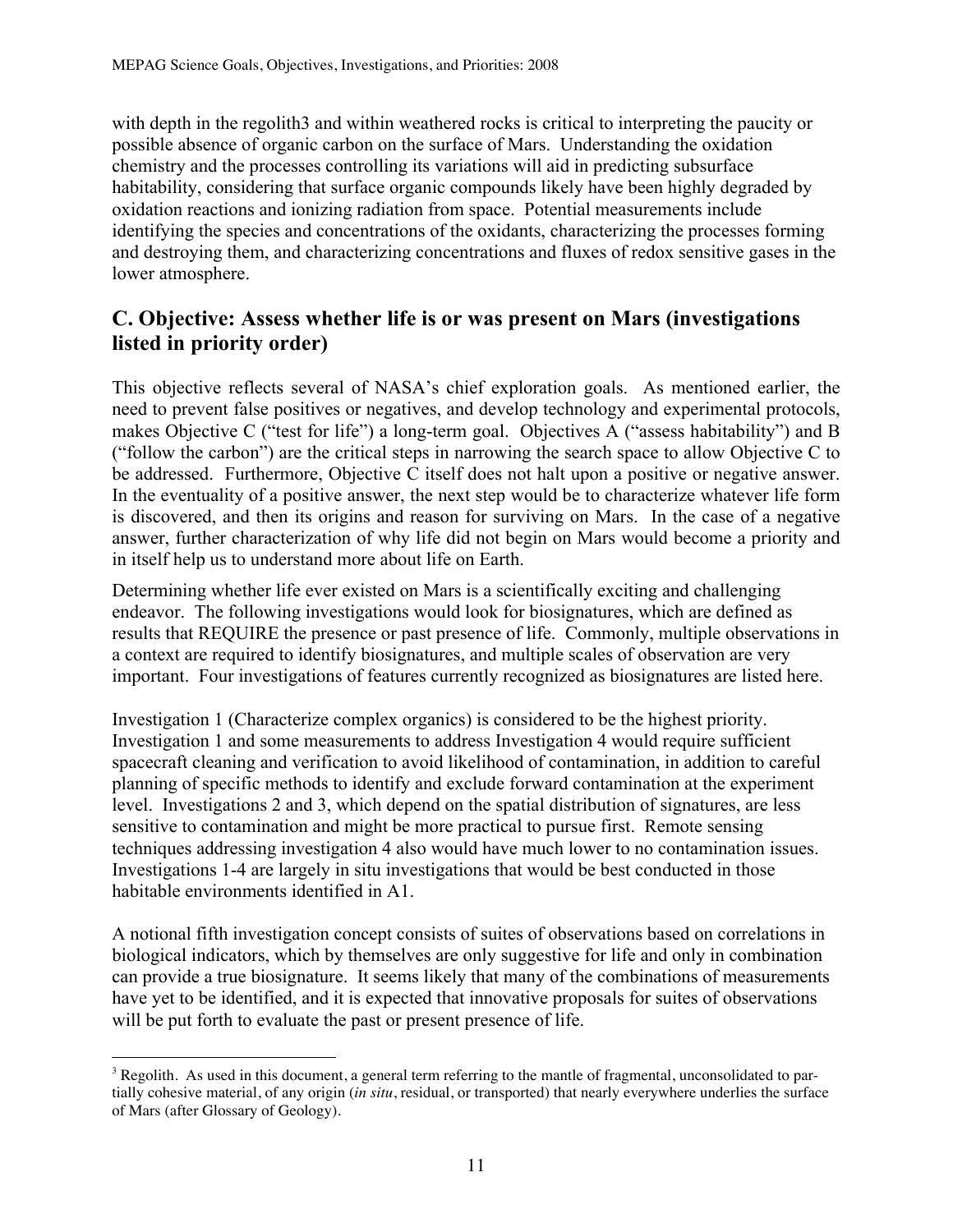#### **1. Investigation: Characterize complex organics.**

The identification of complex organics that can only be produced biologically is a very strong biosignature, if forward contamination by terrestrial organics can be excluded. Measurements for this investigation must include appropriate methods to identify and exclude forward contamination as a source of the target materials. To this end, new techniques and instruments must be developed for cleaning and monitoring of spacecraft contamination. Instruments must be developed to include procedural blanks to allow accurate calibration measurements by that instrument. This entails that the critical path of contamination, i.e., the path the sample takes to the instrument, be cleaned to a level below the detection limit of the instrument. Example measurements might include characterization of organics such as DNA, nucleotides, chlorophyll, etc. for extant life; hopanes, steranes, isoprenoids, etc. for fossil life; or cumulative properties and/or distributions of organics such as homochirality.

#### **2. Investigation: Characterize the spatial distribution of chemical and/or isotopic signatures.**

The spatial distribution of chemical or isotopic variations can be a biosignature, if the distribution is inconsistent with abiotic processes. Example measurements might include imaging of the distribution of organics on a surface or in minerals; identifying correlations among isotopic values and elemental concentrations that reflect biological processes; or the presence of reduced and oxidized gas phases in disequilibrium.

#### **3. Investigation: Characterize the morphology or morphological distribution of mineralogical signatures.**

Sedimentary and weathered rocks can preserve biosignatures in the distribution of grains and minerals or in the morphology of biologically produced minerals. Example measurements might include micron to nanometer imaging and chemical analysis of crystals or morphological characterization of sedimentary lamination to regional or global scale characterization of sedimentary stratigraphy.

#### **4. Investigation: Identify temporal chemical variations requiring life.**

Extant life may be active, producing observable changes in chemistry over the time scale in which a lander experiment may be functional. Monitoring systems that may harbor life is an excellent way to identify the presence of life. However, possible abiotic reactions need to be thoroughly understood and forward contamination needs to be identified or excluded. It is critical that measurements which are subject to contamination include appropriate methods to identify and exclude forward contamination as a source of the signatures being monitored. Example measurements might include monitoring the flux of gases thought to be biologically produced; monitoring oxidative changes in a way that excludes abiotic reactions; or performing experiments to look for metabolic processes.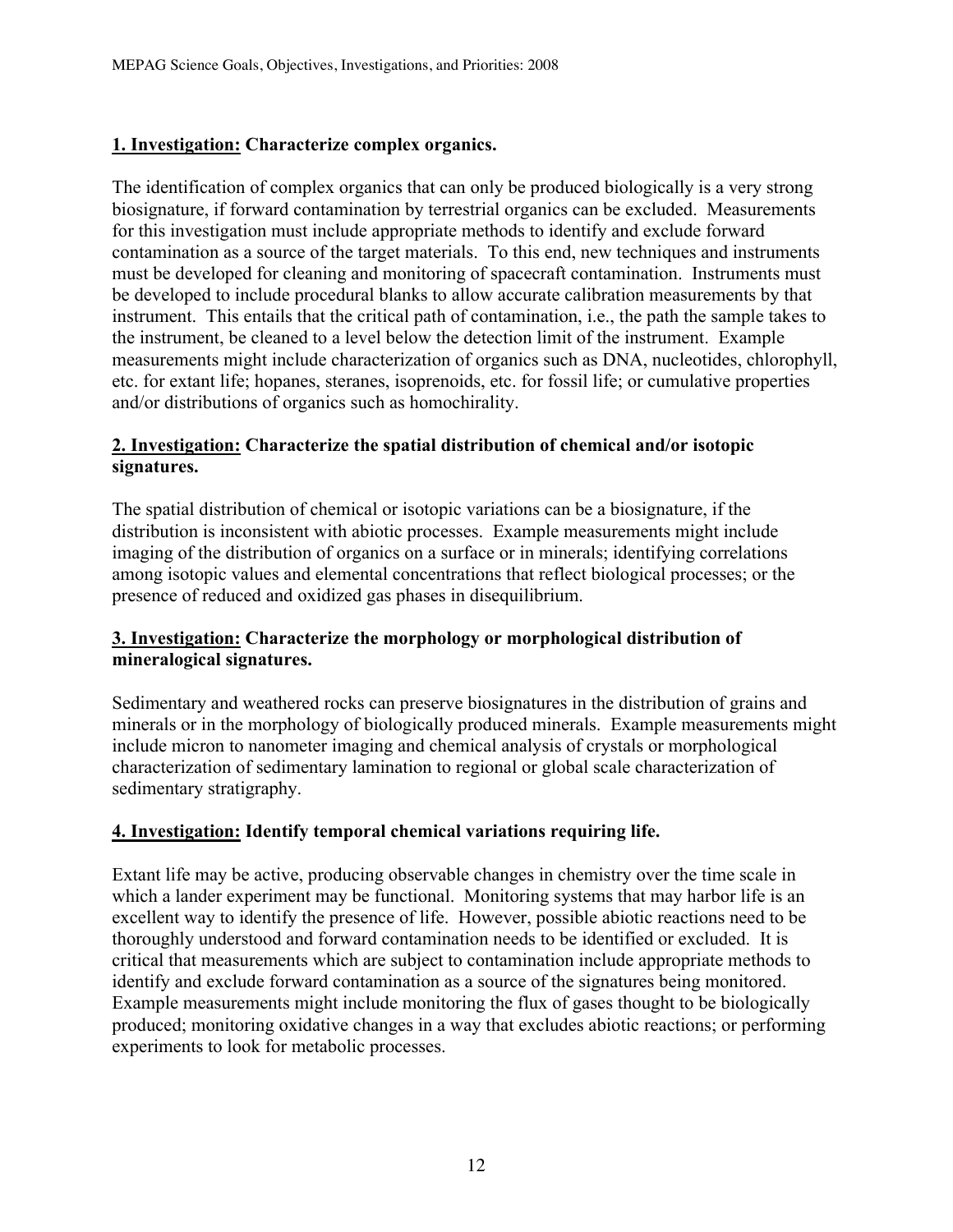# **II. GOAL: UNDERSTANDING THE PROCESSES AND HISTORY OF CLIMATE ON MARS**

The fundamental scientific questions that underlie this goal are how the climate of Mars has evolved over time to reach its current state, and what processes have operated to produce this evolution. These scientific questions are in accord with several key science objectives found in the NASA Solar System Exploration Roadmap (2003). Mars climate can be defined as the mean state and variability of its atmosphere and exchangeable volatile reservoirs (near the surface) evaluated from diurnal to geologic time scales. The climate history of Mars can be divided into three distinct epochs: (i) Present, operating under the current obliquity; (ii) Recent past, operating under similar pressures and temperatures but over a range of orbital variations (primarily obliquity); and (iii) Ancient, when the pressure and temperature may have been substantially higher than at present and liquid water may have been stable on the surface. An understanding of Mars climatic evolution rests upon gaining a full understanding of the fundamental processes governing its climate system, and thus upon obtaining detailed observations of the current (observable) system. Goal II also is in line with the recommendation of the Solar System Exploration Survey [2002], which calls out the explicit need for Mars upper atmosphere measurements to characterize current volatile escape rates for application to climate evolution studies. Each Objective below corresponds to a different climate epoch and are given in priority order. Objective A is focused on the present state of the entire atmospheric system (from the surface-atmosphere boundary to the exosphere). It would form the baseline for interpreting past climates of Mars. Objective B is focused on specific investigations that would provide information on the recent period of climate history driven primarily by obliquity changes. Objective C is focused on the ancient climate history, when Mars may have been warmer, wetter and more habitable than today.

# **A. Objective: Characterize Mars' Atmosphere, Present Climate, and Climate Processes Under Current Orbital Configuration (investigations in priority order)**

Our understanding of the composition and dynamics of the present Martian atmosphere is the basis for understanding past climates on Mars. Investigations of the upper and lower atmosphere plus the surface and near-surface reservoirs of CO2, H2O and dust would be essential because they are integral parts of an interconnected system. Measurements of both atmospheric regions and the reservoir exchange region of the regolith would enable us to explore different suites of processes that play unique roles in understanding the Martian climate and its evolution. In short, a ground-to-exosphere approach to monitoring the Martian atmospheric structure and dynamics is needed for a proper characterization of the present day climate of Mars.

**1. Investigation: Determine the processes controlling the present distributions of water, carbon dioxide, and dust by determining the short- and long-term trends (daily, seasonal and solar cycle) in the present climate. Determine the present state of the upper atmosphere (neutral/plasma) structure and dynamics; quantify the processes that link the Mars lower and upper atmospheres.**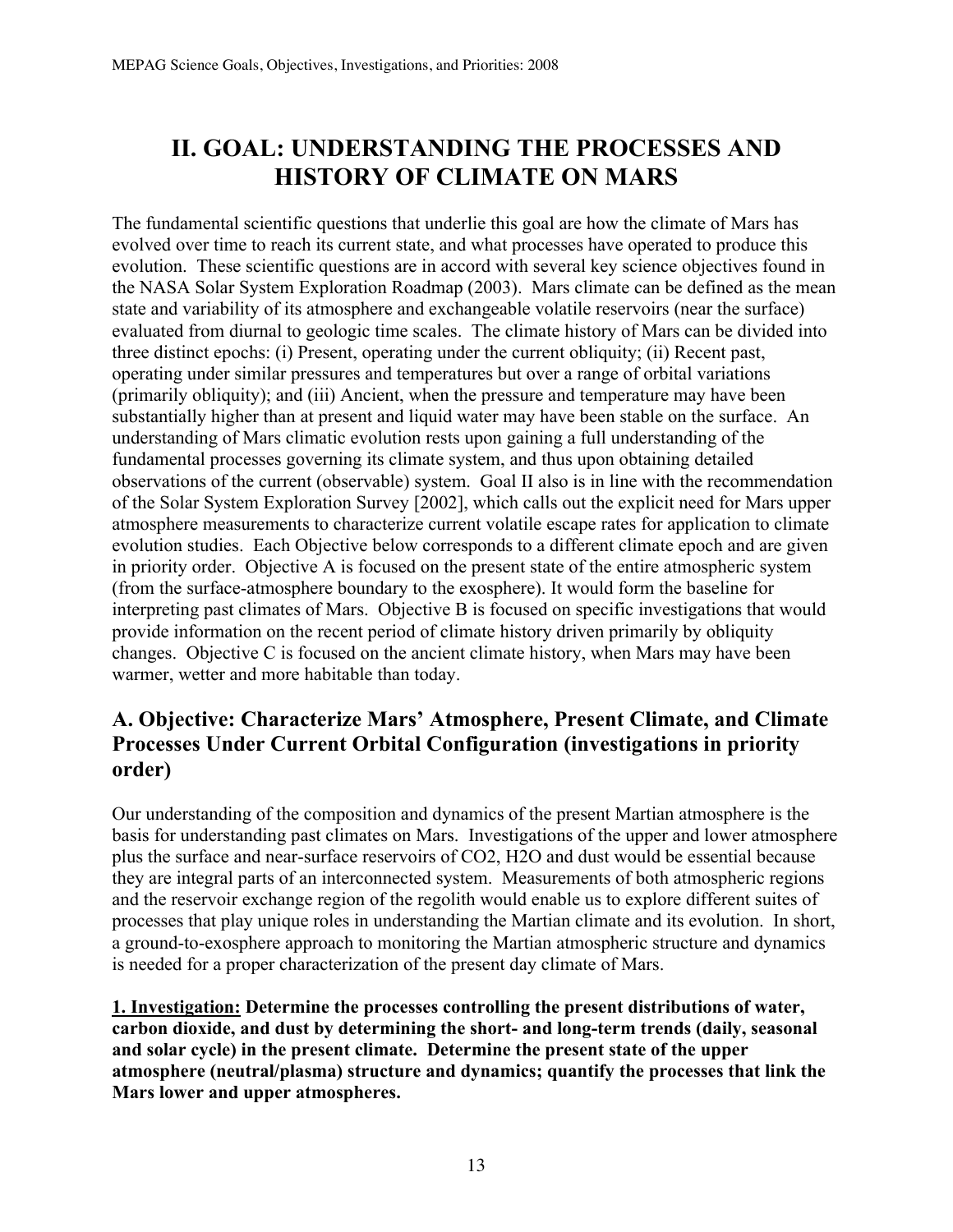To understand the present climate system, from the surface to the exosphere, would require longterm (multi-year) continuous global monitoring from both landed and orbital platforms. Understanding the factors that control the annual variations of volatiles and dust is necessary to determine to what extent processes operating today have controlled climate change in the past.

#### *(i) Lower atmosphere climate and processes*

In situ measurements are uniquely suited to measure locally near-surface water vapor, winds, heat, momentum, and mass fluxes, and other variables that control the exchange of volatiles and dust between the surface and atmosphere. In situ measurements could be obtained by stationary landed observatories (individual or networked), mobile platforms (e.g., rovers), and aerial platforms (e.g., balloons). Each of these platforms could provide unique measurements critical to a complete understanding of the climate system. In situ measurements could also provide calibration and validation for complementary measurements retrieved from orbit.

Orbital missions could provide information on the global and vertical structure of the atmosphere, direct measurement of winds, and information on the spatial distribution of aerosols, water vapor, clouds (both water and  $CO<sub>2</sub>$ ) and potentially other important trace species. This information leads to the elucidation of the local- through global-scale processes that operate to maintain the climate and transport volatiles and dust. The global meteorological, radiative, and mass balance observations gathered from these platforms on daily- to decade-long timescales would establish the magnitude of inter-annual variability, aid in the identification of the responsible mechanisms, and demonstrate whether there are any long-term trends in the present climate system. Specifically, these measurements would provide a means to characterize the annual variations and cycling of volatiles, condensates, and dust. These observations would also assist in identifying the causes of the north/south asymmetry in the nature of the polar caps, and the physical characteristics of the layered deposits. Ultimately, these data would serve as the foundation for the development of more realistic models to assess the effects of various external forcing-factors (such as obliquity and increased atmospheric pressure) on the climate of Mars.

#### *(ii) Upper atmosphere climate and processes*

Orbiter missions would also be needed to investigate the mean state and variability of the neutral and plasma environment above ~80 km. These data would improve our understanding of the coupling of the lower and upper atmospheres, and characterize the regions of the upper atmosphere that interact with the solar wind. Also, the global characterization of the present lower and upper atmosphere structure and dynamics would be required over various timescales (daily, seasonal, and solar cycle) in order to properly interpret volatile escape measurements and the subsequent volatile evolution model results. This objective reemphasizes the need for a ground-to-exosphere approach to monitoring of the Martian atmospheric structure and dynamics.

#### *(iii) Planetary boundary layer: heat, momentum and mass exchange*

Thermal variation between the surface and the atmosphere combined with mechanical interactions between the wind and surface roughness element drives turbulence. The links between surface and air temperature (via aerosol radiative heating) and the thermodynamic state of the lower atmosphere will be studied under this investigation. Turbulence and heat transport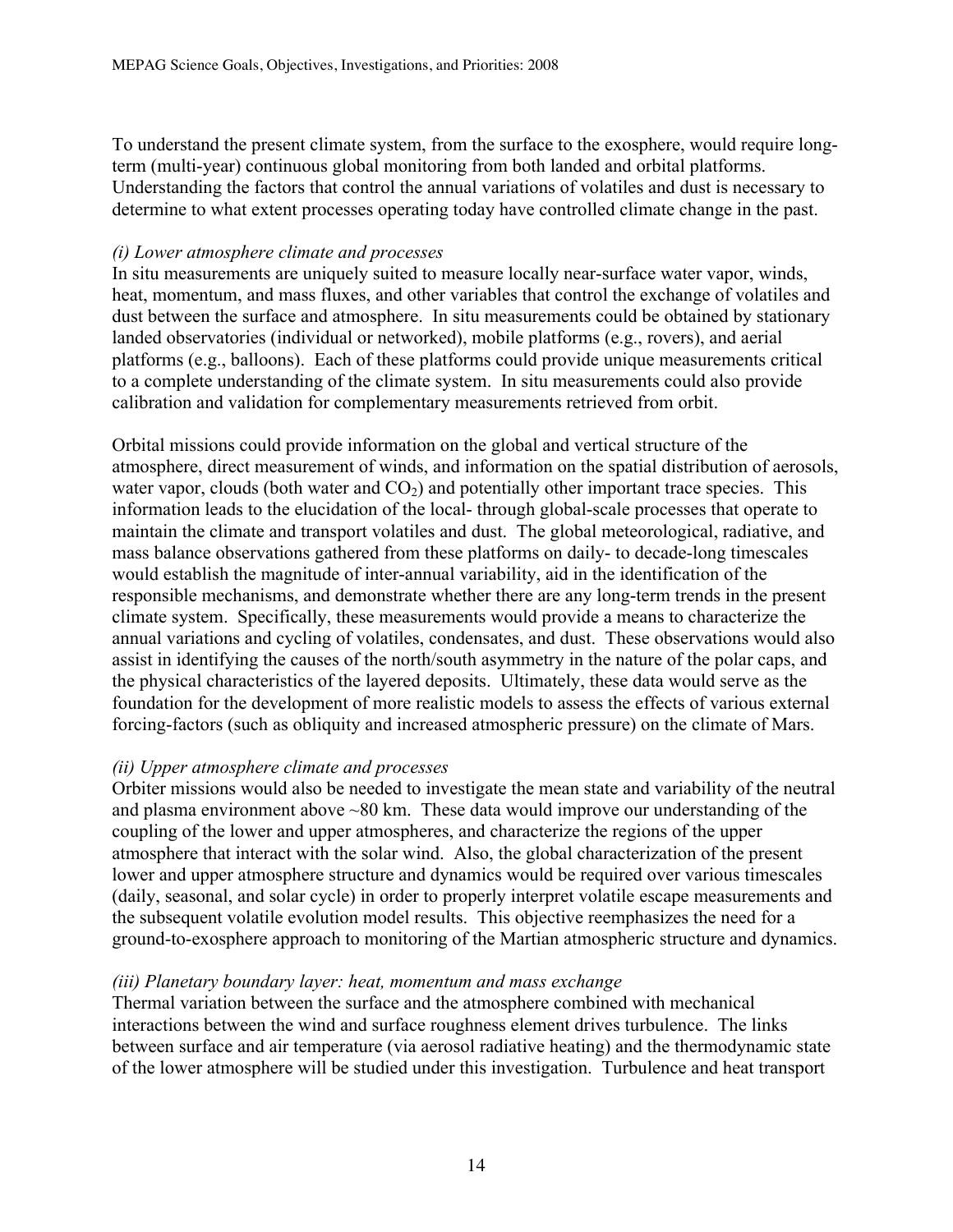in the lowest portion (<5km) of the atmosphere would also be a concern for thermal design of spacecraft.

#### **2. Investigation: Determine the production/loss, reaction rates, and global 3-dimensional**  distributions of key photochemical species (e.g., O<sub>3</sub>, H<sub>2</sub>O, CO, OH, CH<sub>4</sub>, SO<sub>2</sub>), the electric field and key electrochemical species (e.g.,  $\overline{H^2O_2}$ ), and the interaction of these chemical **species with surface materials.**

This investigation would necessarily involve study of both the lower and upper atmosphere. Surface sinks and sources and lower atmospheric distribution would be required to interpret atmospheric escape rates and upper atmosphere aeronomic processes. Current multi-dimensional photochemical models predict global distributions of these species. Such models require validation to confirm key reactions and rates and the role of dynamics in the transport of these constituents. There is, however, considerable uncertainty in the surface fluxes of major species. In particular, the absolute abundance and the corresponding spatial/temporal variability of CH4 are uncertain, but have important implications for Mars biological or non-biological processes (see section I.B). In addition, electro-chemical effects may be important for production of certain species (e.g.  $H_2O_2$ ) and promoting surface-atmosphere reactions, but confirmation is needed. This investigation would require global orbiter observations of neutral and ion species, temperatures, and winds in the lower and upper atmospheres, and the systematic monitoring of these atmospheric fields over multiple Mars years to capture inter-annual variability induced by the solar cycle, seasons, and dust storms.

#### **3. Investigation: Understand how volatiles and dust exchange between surface and atmospheric reservoirs, including the mass and energy balance. Determine how this exchange has affected the present distribution of surface and subsurface ice as well as the Polar Layered Deposits (PLD).**

The current Martian seasonal cycle is dominated by condensation and evaporation of 1/3 of the carbon dioxide atmosphere into the seasonal caps. Both dust and water ice are entrained in this seasonal wave and may be incorporated into more permanent icy deposits. Mechanisms of deposition ("snow", direct condensation) as well as evolution and densification of deposits bear directly on the stability, evaporation and venting of those deposits in spring. The onset of sporadic, planet-encircling dust events coincides with the retreat of the south seasonal cap, but their timing and causes are still not well understood. Exposure of permanent water ice deposits in the north drives the water cycle and exchange with the atmosphere. Transport of dust and water in and out of the polar regions are seasonally, annually, and decadally variable, requiring long-term monitoring. Large scale sub-surface ice deposits exist at high latitudes in both hemispheres and may buffer long-term surface-atmosphere exchange. This investigation would require measurement of both mass and energy balances of volatiles and dust within the permanent and seasonal volatile reservoirs: polar layered deposits, buried ice rich soils, seasonal ice deposits and the atmosphere. Assessment of net accumulation or loss of the residual ice deposits and mass, density and volume of the seasonal ice as function of location and time are important components of this investigation.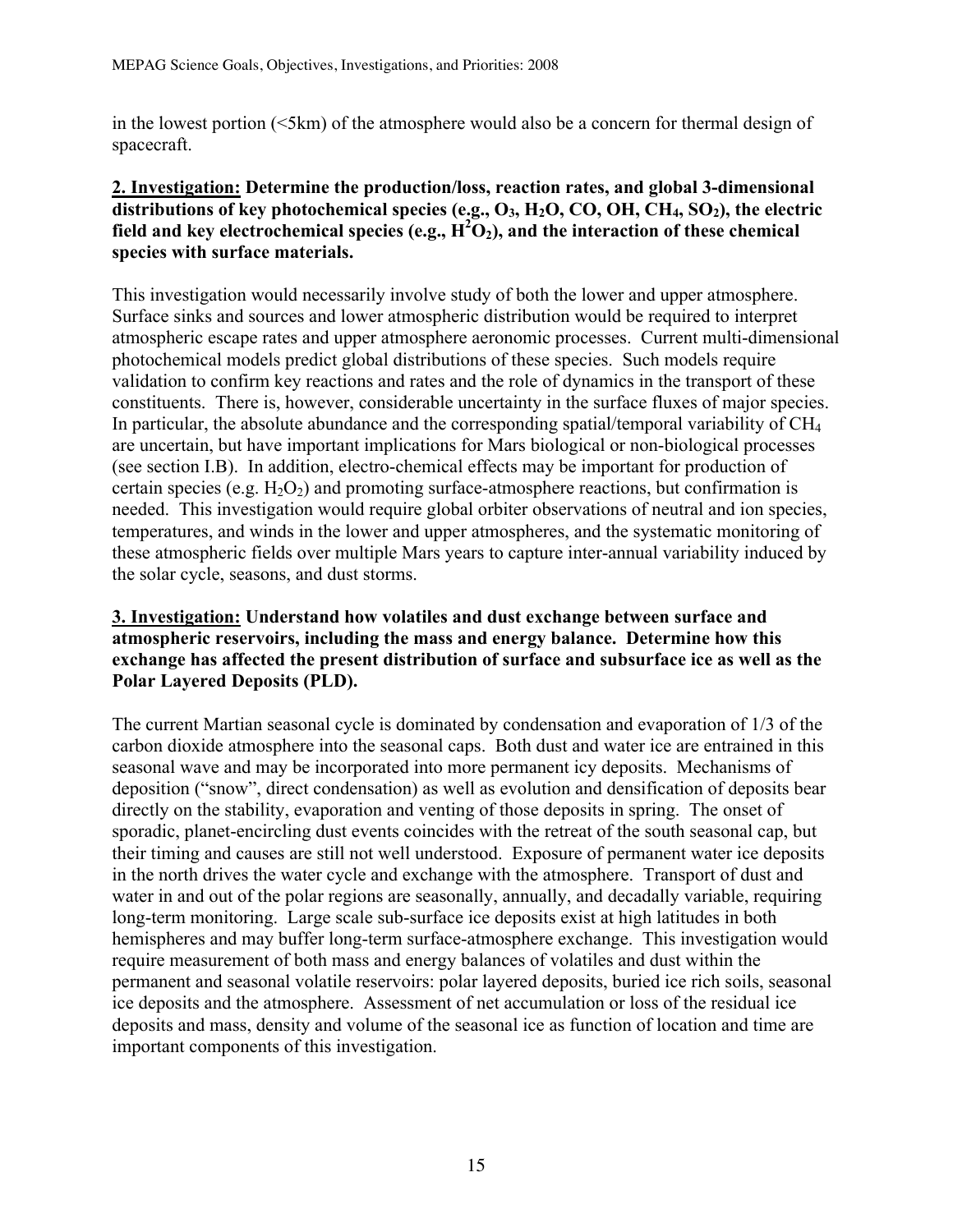#### **4. Investigation: Search for microclimates.**

Detection of exceptionally or recently wet or warm locales, exceptionally cold localities, and areas of significant change in surface accumulations of volatiles or dust would identify sites for in situ exploration. This would require a global search for sites based on local surface properties (e.g., geomorphic evidence, topography, thermal properties, albedo) or changes in volatile (especially  $H_2O$ ) distributions.

## **B. Objective: Characterize Mars' Recent Climate History and Climate Processes Under Different Orbital Configurations (investigations in priority order)**

Understanding the climate and climate processes of Mars under past, but geologically recent, orbital configurations would require interdisciplinary study of the Martian surface and atmosphere. The investigations described below focus on quantitative measurements (concentrations and isotopic compositions) of important gases in the atmosphere and trapped in surface materials. It also would require the study of geologic materials to search for the record of past climates. The most likely location of a preserved record of recent Mars climate history is contained within the north and south polar deposits and circumpolar materials. The polar layered deposits and residual ice caps may reflect the last few hundred thousand to few million years, while terrain softening, periglacial features, and glacial deposits at mid- to equatorial-latitudes may reflect recent high obliquity cycles within the last few million years.

#### **1. Investigation: Determine how the stable isotopic, noble gas, and trace gas composition of the Martian atmosphere has evolved over obliquity cycles to its present state.**

This investigation would require knowledge of the composition of the atmosphere at various times within recent climate history to provide quantitative constraints on the evolution of atmospheric composition and on the sources and sinks of the major gas inventories. It is important to understand the temporal and spatial variability of atmospheric composition. In situ or returned sample high precision isotopic measurements of the present atmosphere, and analogous measurements of trapped guesses within polar layered deposits or other gaspreserving ices, would be required.

#### **2. Investigation: Determine the chronology, including absolute ages, of compositional variability, and determine the record of recent climatic change that are expressed in the stratigraphy of the PLD.**

The presence of extensive layered deposits suggests that the climate of Mars has undergone frequent and geologically recent change. A key to understanding the climatic and geologic record preserved in these deposits is to determine the environmental conditions and processes that were necessary to produce them. Specific examples of the type of information these deposits may preserve include a stratigraphic record of volatile mass balance; insolation variations; atmospheric composition; dust storm, volcanic and impact activity; cosmic dust; catastrophic floods; solar luminosity (extracted by comparisons with terrestrial ice cores); supernovae and perhaps even a record of microbial life. Clues to climate evolution are recorded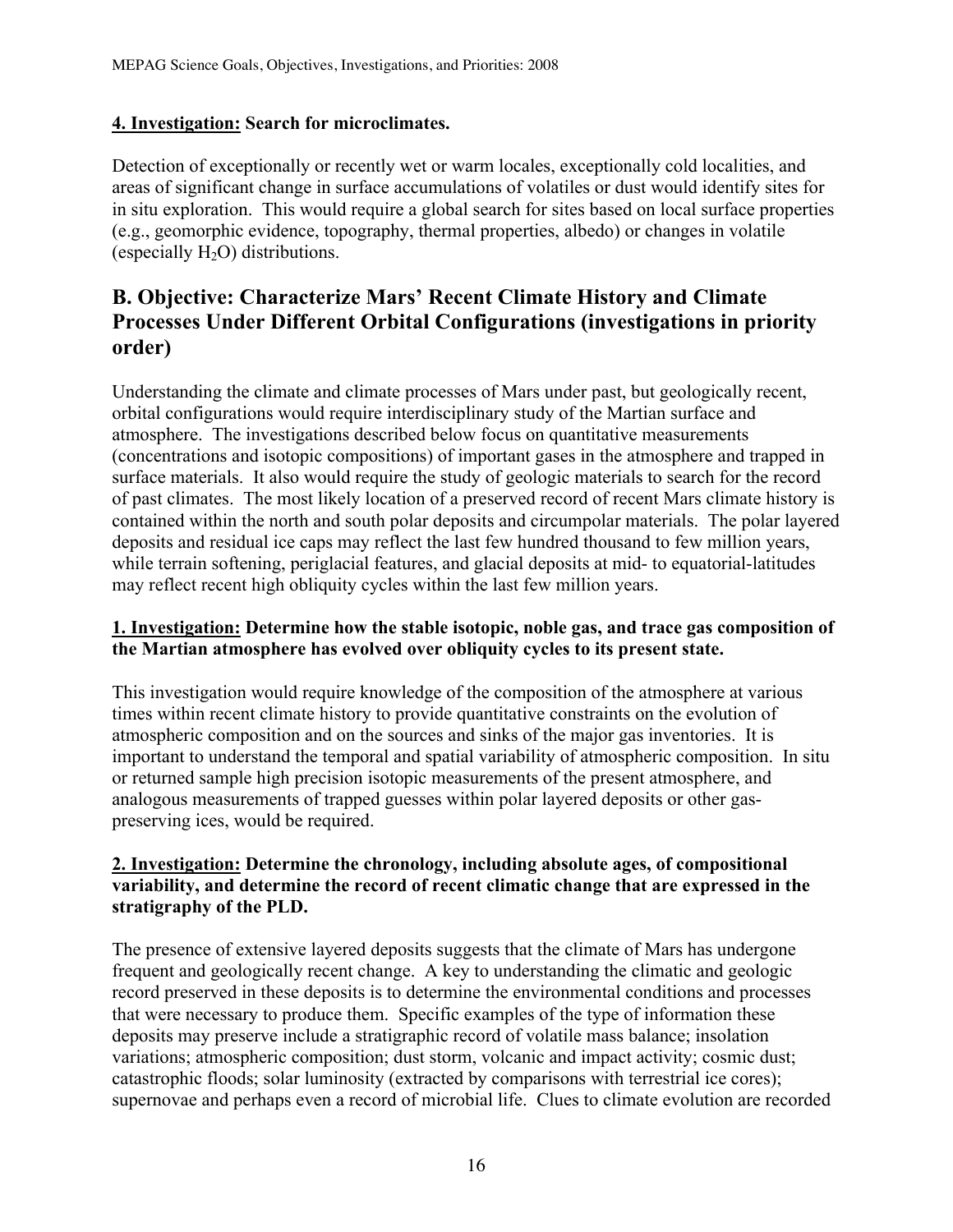in the stratigraphy and physical and chemical properties of the layers. Keys to understanding the climatic and geologic record preserved in these deposits are to determine the relative and absolute ages of the layers, their thickness, extent and continuity, and their petrologic/geochemical characteristics (including both isotopic and chemical composition). Addressing this investigation would require high-resolution imaging, in situ and remote sensing measurements of stratigraphy and layer properties, and absolute ages determined either in situ or from returned samples.

#### **3. Investigation: Relate low latitude terrain softening and periglacial features to past climate eras.**

Recent high resolution imaging has shown numerous examples of flow-like features on the slopes of Tharsis volcanoes and in other lower-latitude regions. These features, interpreted to be glacial and peri-glacial, may be related to ground ice accumulation in past obliquity extremes. This investigation would link observed deposits to past orbital conditions primarily through models and age dating and additional investigations in Goal III.A.

# **C. Objective: Characterize Mars' Ancient Climate and Climate Processes (investigations in priority order)**

Understanding the ancient climate and climate processes on Mars requires interdisciplinary study of the Martian surface and atmosphere. There is great uncertainty about the composition and state (pressure and temperature) of the ancient atmosphere and its ability to support liquid water on the surface. The investigations described below would focus on the study of atmospheric escape processes and the study of geologic features and geochemical signatures. Understanding atmospheric loss processes enable extrapolation backwards in time to better estimate the atmospheric conditions present during the ancient climate regime and better understand the evolution of the ancient climate to its present day condition. Observations of present geomorphology and geochemistry record the integrated climate history of Mars from ancient times to present. The atmospheric and geologic record must be used synergistically to decode a self-consistent picture of the ancient climate and climate evolution of Mars.

**1. Investigation: Determine the rates of escape of key species from the Martian atmosphere, their correlation with seasonal and solar variability, the influence of remnant crustal magnetic fields, and their connection with lower atmosphere phenomenon (e.g., dust storms). From these observations, quantify the relative importance of processes that control the solar wind interaction with the Mars upper atmosphere in order to establish the magnitude of associated volatile escape rates.** 

These measurements would provide crucial constraints to atmospheric evolution models that extrapolate these rates to determine past climates. This investigation would require global orbiter observations of neutral and plasma species, crustal magnetic fields, temperatures, and winds in the extended upper atmosphere. The systematic monitoring of these fields over multiple Mars years is needed to capture the inter-annual variability induced by the solar cycle, seasons, and dust storms. This investigation also would require more thorough and higherresolution measurements of crustal magnetic fields.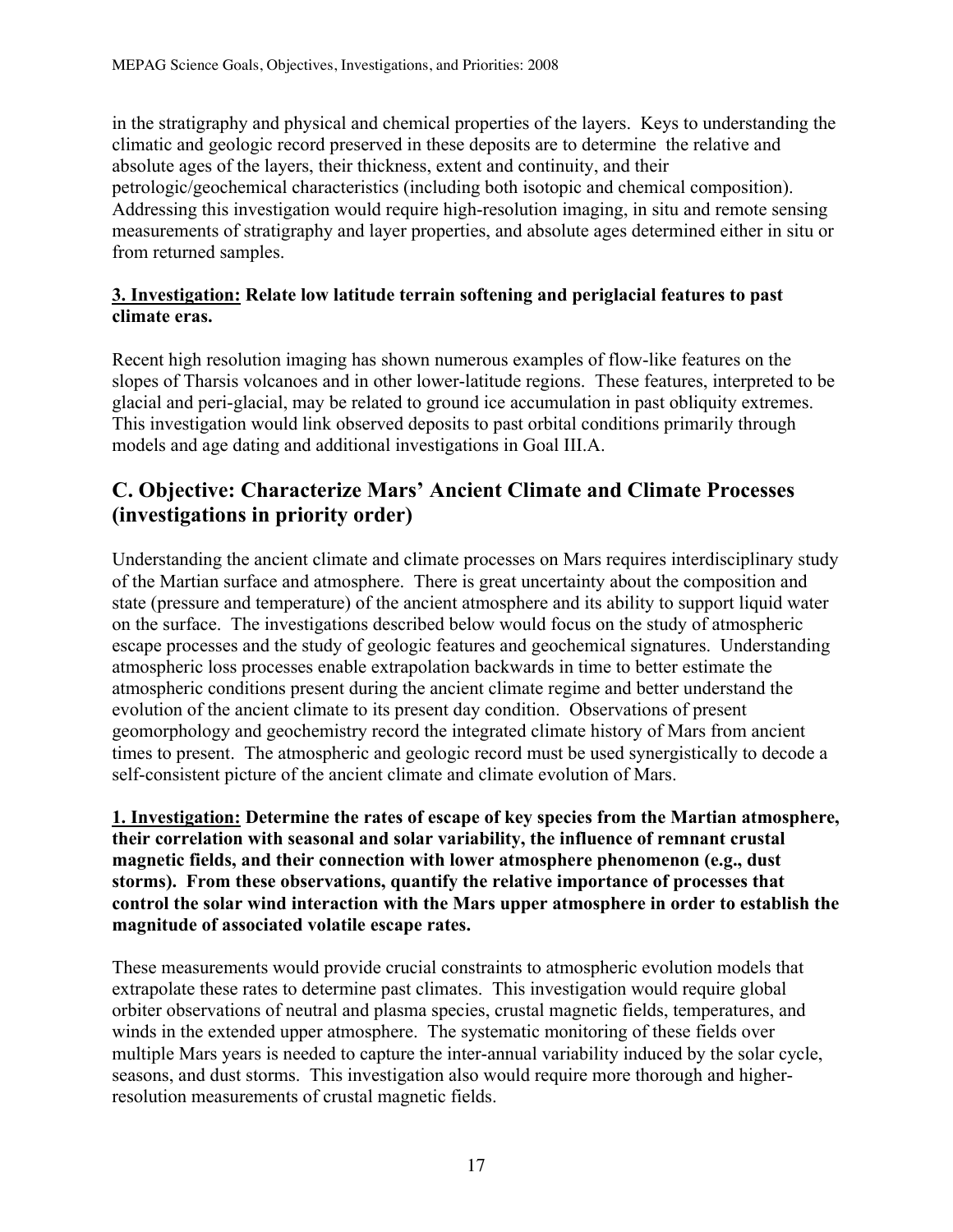#### **2. Investigation: Find physical and chemical records of past climates.**

This investigation would center on finding geomorphic and chemical evidence of past climates or of prior environmental events or conditions that may have perturbed the local or global climate in unexpected ways (e.g., the former presence of an ocean or seas or of global magnetic fields, large impacts, episodic volcanism or outflow channel activity). These would provide the basis for understanding the extent, duration (e.g., gradual change or abrupt transition), and timing of past climates on Mars. This investigation would require, for example, determining sedimentary stratigraphy and the distribution of aqueous weathering products. Specific investigations are further elaborated in Goal III.A.

#### **3. Investigation: Determine how the stable isotopic, noble gas, and trace gas composition of the Martian atmosphere has evolved through time from the ancient climate state.**

These provide quantitative constraints on the initial atmospheric inventory of gases that are needed to determine the evolution of atmospheric composition to its present state. It would require high-precision dating and isotopic measurements of Martian meteorites and returned samples.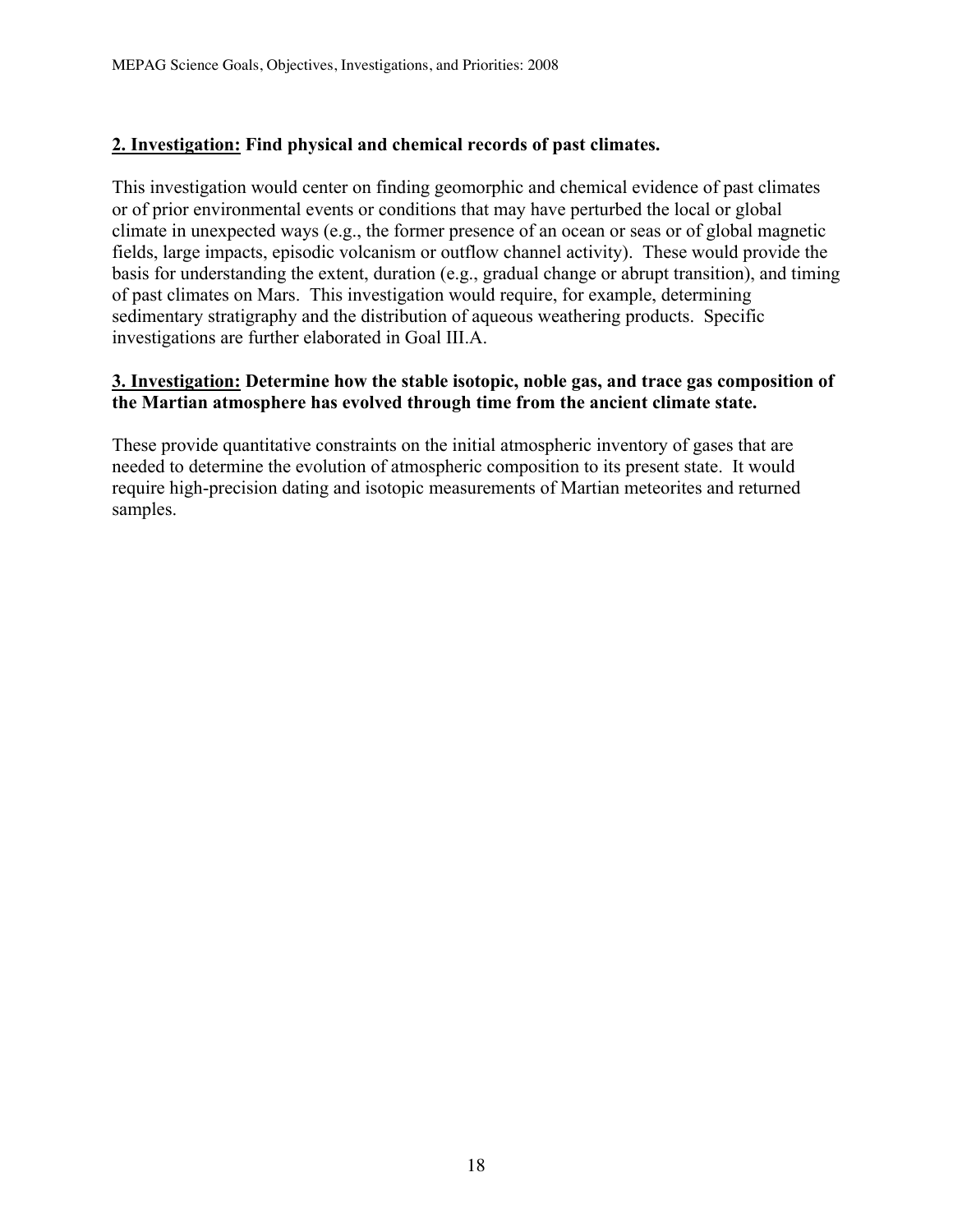# **III. GOAL: DETERMINE THE EVOLUTION OF THE SURFACE AND INTERIOR OF MARS**

Insight into the composition, structure, and history of Mars is fundamental to understanding the solar system as a whole, as well as providing insight into the history and processes of our own planet. There are compelling scientific motivations for the study of the surface and interior of the planet in its own right. The geology of Mars sheds light on virtually every aspect of the study of conditions potentially conducive to the origin and persistence of life on that planet, and the study of the interior provides important clues about a wide range of topics, such as geothermal energy, the early environment, and sources of volatiles.

A critical aspect of Mars is the evidence for the presence and activity of liquid water on or near the surface over an extended period of time. This has enormous geological implications affecting, for example, erosion, weathering, heat flow, and the possibility of life (which can, in turn, have significant effects on geological processes).

## **A. Objective: Determine the nature and evolution of the geologic processes that have created and modified the Martian crust (investigations in priority order)**

The Martian crust contains the record of all the processes that shaped it, from initial differentiation and volcanism, to modification by impact, wind, and water. Understanding that record would help us understand the early environment (as reflected, for example, in the alteration mineralogy), the total inventory and role of water, regions likely to have been habitable, processes involved in surface-atmosphere interactions, and the planet's thermal history. Many of the listed investigations are interrelated and could be addressed by common data sets and/or methodologies. In many cases, the reasons for separating some subjects into different investigations have to do with issues of scale (both vertical and lateral) or geologic/geophysical process. For the purposes of Goal III, "regolith" refers to the upper few meters to hundreds of meters of the Martian surface; greater depths are treated as part of the crust.

#### **1. Investigation: Determine the formation and modification processes of the major geologic units and surface regolith as reflected in their primary and alteration mineralogies.**

The regolith is a filter through which we view most of the Martian surface by remote sensing. In addition, it may provide a valuable record of the history of surface conditions and processes. Understanding Mars' geologic/environmental history, including regolith formation and modification, requires quantitative measurement of mineralogy and chemistry. Identification of alteration processes requires characterization of both unaltered and altered rock. There have been considerable advances in the understanding of surface mineralogy based on remote sensing and limited in situ observations. Orbital remote sensing with high spatial and spectral resolution has demonstrated the ability to correlate mineralogy with specific geologic units. However, calibration of the orbital data with in situ direct determination of mineralogy is critical, both to ensure the interpretations based on orbital data are correct and to understand those species that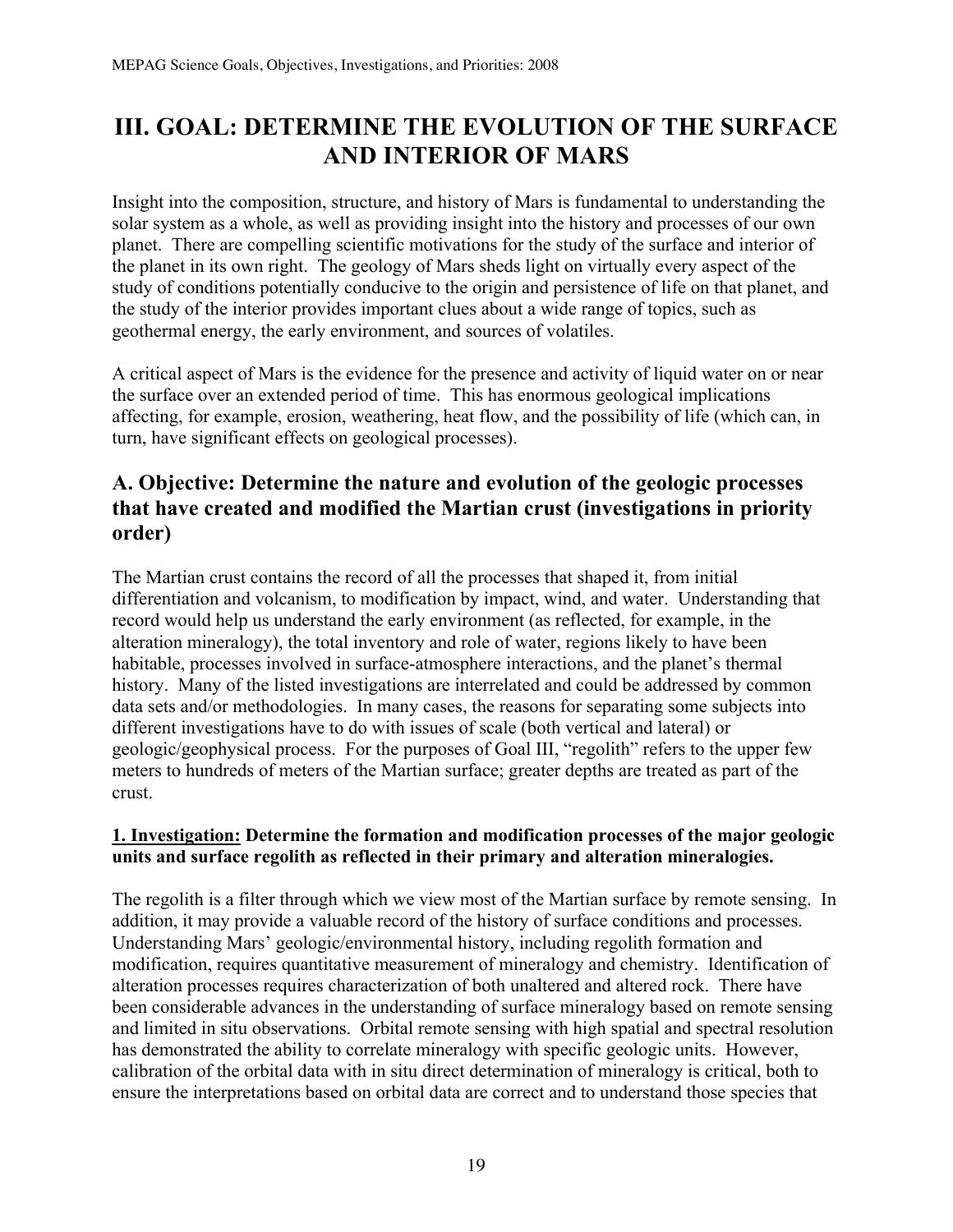either have limited spatial extent or concentration or which can not be detected in remote observation.

#### **2. Investigation: Evaluate volcanic, fluvial/laucustrine, hydrothermal, and polar erosion and sedimentation processes that modified the Martian landscape over time.**

Sediments and sedimentary rocks formed in and near fluvial, laucustrine, or other deposition regimes are the most likely materials to preserve traces of prebiotic compounds and evidence of life. Sediments and sedimentary rocks record the history of aqeuous processes. Aeolian sediments record a combination of globally averaged and locally derived fine-grained sediments and weathering products. Pyroclastic deposits record a style of volcanism that commonly involves interactions with or compositions containing relatively abundant volatiles. Understanding this wide variety of sedimentary processes requires knowledge of the ages, sequences, and mineralogies of sedimentary rocks; as well as the rates, durations, environmental conditions, and mechanics of weathering, cementation, and transport.

#### **3. Investigation: Constrain the absolute ages of major Martian crustal geologic processes, including sedimentation, diagenesis, volcanism/plutonism, regolith formation, hydrothermal alteration, weathering, and the cratering rate.**

The evolution of the interior and surface, as well as the possible evolution of life, must be placed in an absolute timescale, which is presently lacking for Mars. Without an understanding of the absolute timing of events, the potential for current geologic/biologic activity remains unknown. Developing this chronology requires determining the absolute ages of crystallization or impact metamorphism of individual units with known crater frequencies. This would allow calibration of Martian cratering rates and interpretations of absolute ages of geologic units. This investigation could be approached with both in situ and returned sample analysis, although with different precision.

#### **4. Investigation: Hydrothermal environments.**

Hydrothermal environments provide a potentially unique environmental niche in which life may presently exist, or in which life may have existed in the past. It is also an important indicator of past volcanic and thermal activity. Should life (extant or extinct) be found in such an environment, it would serve as a possible basis for understanding the earliest evolution of life on the Earth. Hydrothermal systems may also play an important role in the chemical and isotopic evolution of the atmosphere and the formation of the regolith, and may record the histories of these events. The search for active hydrothermal systems would require high spatial resolution thermal data; the search for active or past hydrothermal systems might be conducted by searching for high-temperature alteration minerals or those associated with those environments, such as amorphous silica.

#### **5. Investigation: Evaluate igneous processes and their evolution through time.**

This investigation includes the broad range of igneous processes such as the mineralogy and petrology of the rocks as well as, for example, volcanic outgassing and volatile evolution. In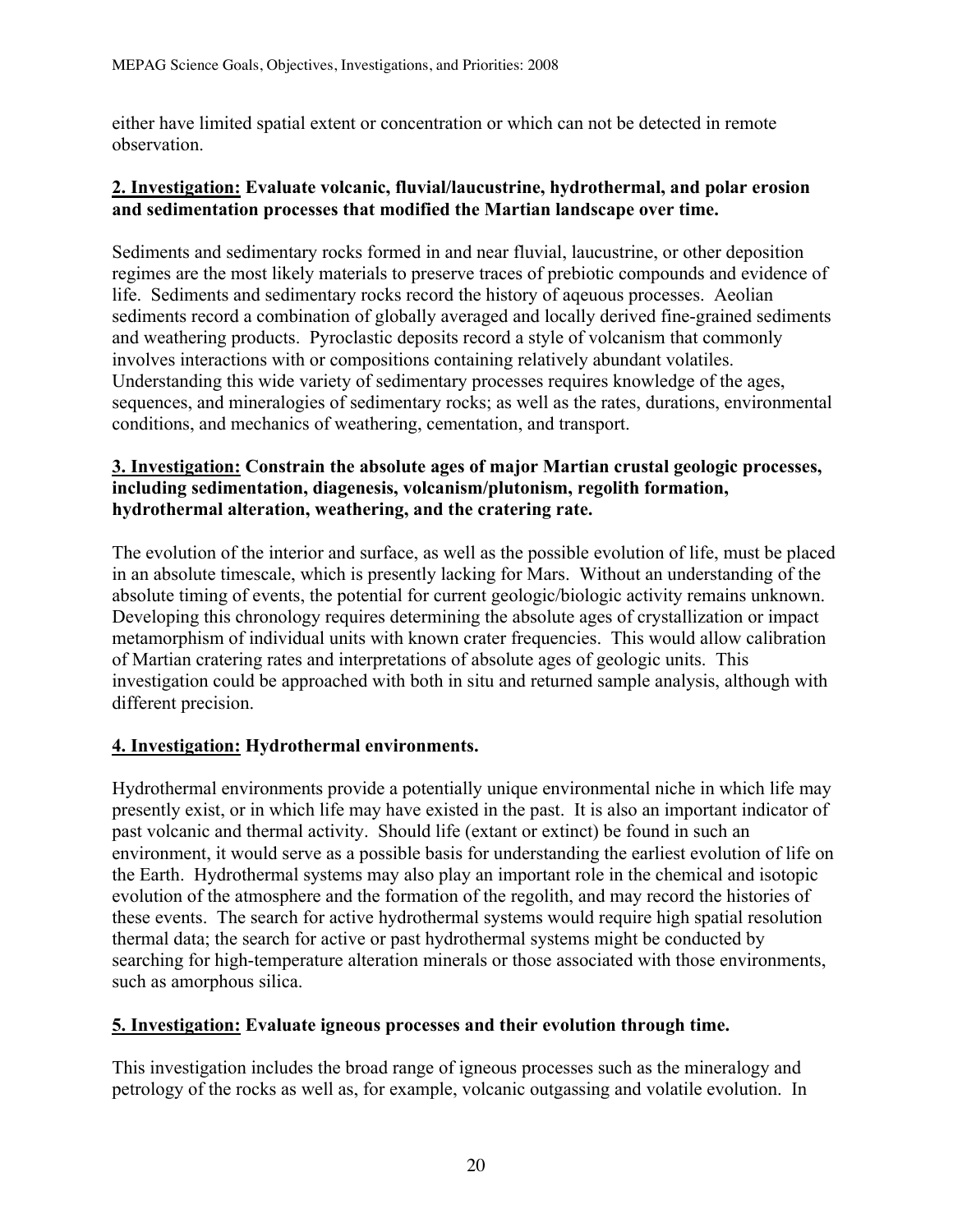addition to dramatically shaping the surface of the planet, volcanic processes are the primary mechanism for release of water and atmospheric gasses. Sites of present day volcanism, if any, might be prime sites to investigate. Understanding primary lithologies also is a key to interpreting alteration processes that have produced secondary mineralogies.

#### **6. Investigation: Characterize surface-atmosphere interactions on Mars, as recorded by aeolian, glacial/periglacial, fluvial, chemical and mechanical erosion, cratering and other processes.**

The focus of this investigation would be on the processes that have operated within the recent past. Studying surficial features resulting from recent hydrologic, glacial/periglacial, cratering, and atmospheric processes, as well as those associated with chemical and physical erosion, contributes to our understanding of which features may (or may not) indicate possible locations for near-surface water and helps us interpret features formed in past environments. Integrating information about the morphology, chemistry and mineralogy of surface deposits is essential for understanding alteration processes. It would require orbital and surface-based remote sensing of the surface (microns to centimeters) and direct measurements of sediments and atmospheric boundary layer processes.

#### **7. Investigation: Determine the tectonic history and large-scale vertical and horizontal structure of the crust, including present activity. This includes, for example, the structure and origin of hemispheric dichotomy.**

Understanding the tectonic record and the structures within the crust over large vertical and horizontal scales is crucial for understanding the geologic history as well as the temporal evolution of internal processes. This, in turn, places constraints on release of volatiles from differentiation and volcanic activity and the effect of tectonic structures (faults and fractures in particular) on subsurface hydrology. Determining these structures would require gravity data, deep subsurface sounding (100's of meters to kilometers), detailed geologic and topographic mapping (including impact mapping/studies), and determination of the compositions of major geologic units. A long-term, continuously active seismic network composed of multiple stations would be required to understand the distribution and intensity of current tectonic activity.

#### **8. Investigation: Determine the present state, 3-dimensional distribution, and cycling of water on Mars including the cryosphere and possible deep aquifers.**

Water is an important geologic agent on Mars, influencing most geological processes including the formation of sedimentary, igneous and metamorphic rocks, the weathering of geological materials, and deformation of the lithosphere. Determining the distribution of water in its various phases and in different locations would require global observations using various types of subsurface sounding techniques and remote sensing, coupled with detailed local and regional sounding and measurements.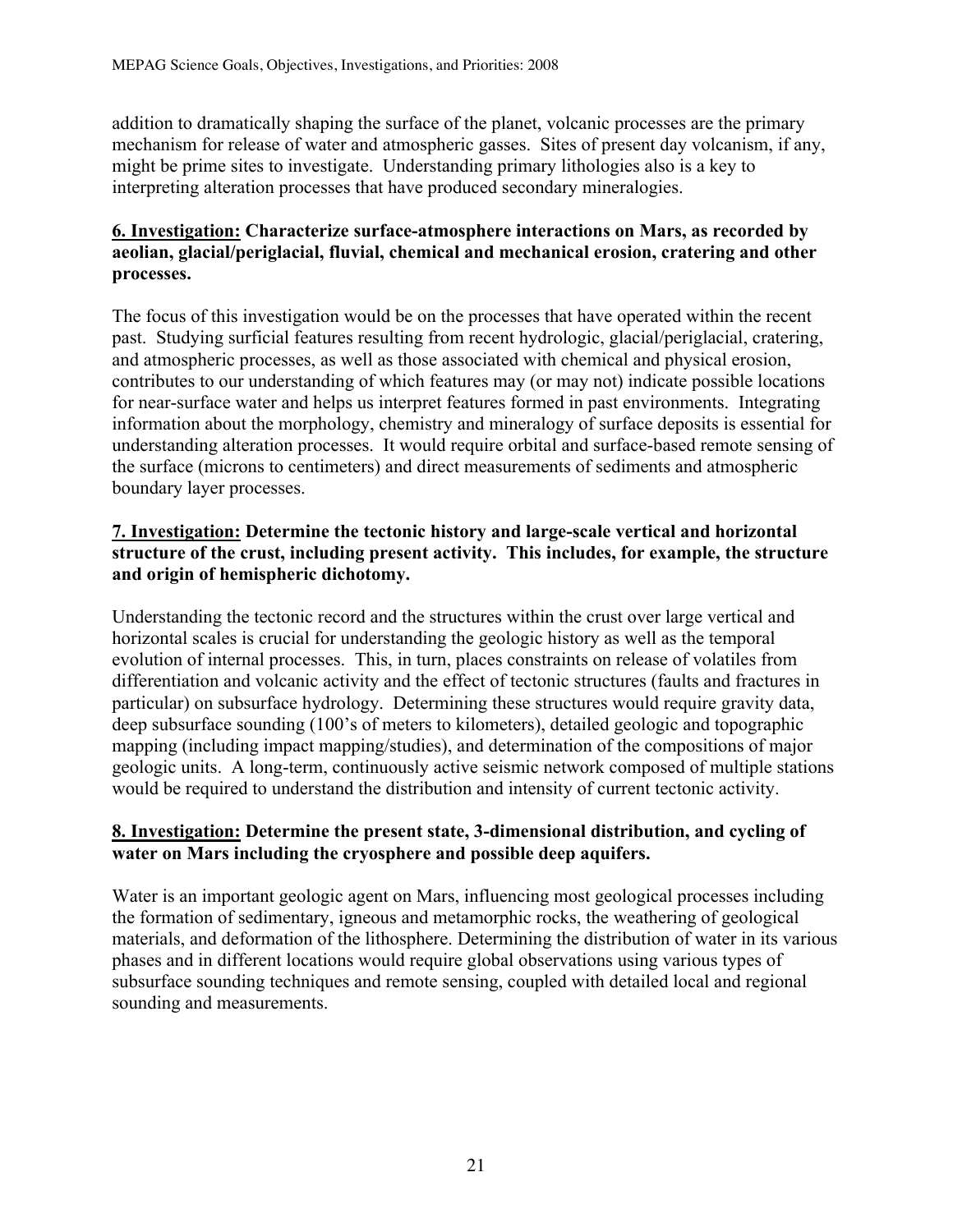#### **9. Investigation: Determine the nature of crustal magnetization and its origin.**

The magnetization of the Martian crust is only poorly understood from Mars Global Surveyor magnetometer data, but is intimately related to the geothermal history of the planet. Addressing this problem would require high-resolution (spatial and field strength) mapping of the magnetic field and determining of the crustal mineralogy (particularly the magnetic carries), geothermal gradient, and magnetization of geologic units.

#### **10. Investigation: Evaluate the effect of large-scale impacts on the evolution of the Martian crust.**

Impacts are one of the most important of the processes shaping the crust and surface of Mars. A detailed understanding of effects of impact events (e.g., those producing quasi-circular depressions and basins) on the structural, topographic and thermal history of Mars is a prerequisite for any broad understanding of the history of the crust and lithosphere. Understanding impact effects would require geologic mapping using global topographic data combined with high-resolution images and remote sensing data.

### **B. Objective: Characterize the structure, composition, dynamics, and evolution of Mars' interior (investigations in priority order).**

Investigating the internal dynamics and structure of Mars would contribute to understanding the bulk chemical composition of the planet, the evolution of its crust, mantle, and core, its thermal evolution, the origin of its magnetic field, and the nature and origin of the geologic units. These are fundamental aspects of Mars that form the basis of comparative planetology.

#### **1. Investigation: Characterize the structure and dynamics of the interior.**

Understanding the structure and dynamical processes of the mantle and core is fundamental for understanding the origin and evolution of Mars, its surface evolution, and the release of water and atmospheric gasses. For example, the thickness of the crust and the size of the core provide strong constraints on the bulk composition of the planet, its thermal history, and the manner in which it differentiated. This investigation would require seismology (e.g., passive and active experiments and understanding of the seismic state of the planet), heat flow, and gravity data.

#### **2. Investigation: Determine the origin and history of the magnetic field.**

Evidence that Mars had a magnetic field early in its history has important implications for its formation and early evolution, as well as for the retention of an early atmosphere and for the shielding of the surface from incoming radiation. The collection of high-precision, highresolution global, regional, and local magnetic measurements, calibration of the ages of surfaces, and measurements of the magnetic properties of samples would now be required.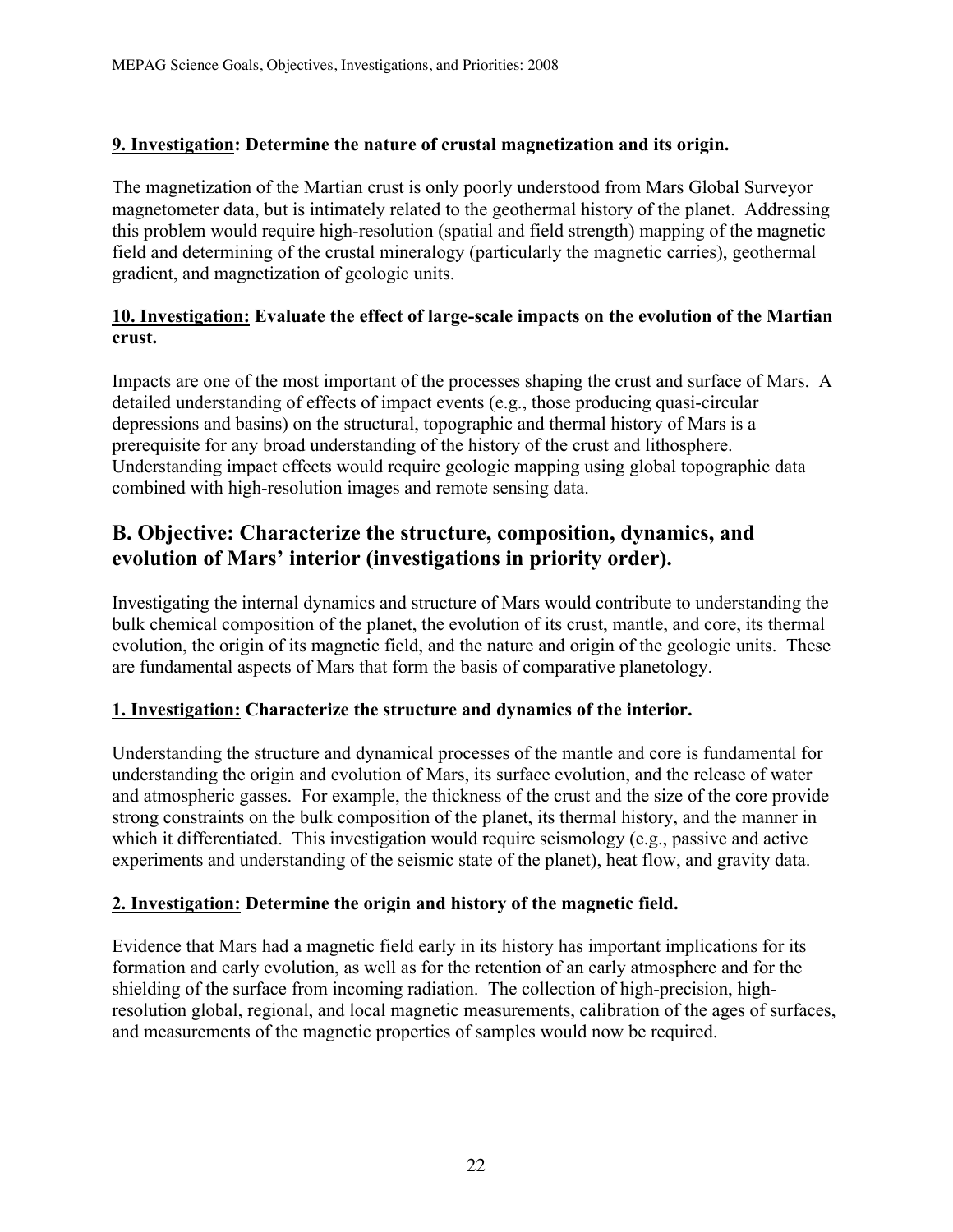#### **3. Investigation: Determine the chemical and thermal evolution of the planet.**

Knowledge of the chemical and thermal evolution places constraints on the composition, quantity, and rate of release of volatiles (water and atmospheric gasses) to the surface. This investigation would require measurements of the internal structure, thermal state, surface composition and mineralogy, and geologic relationships. These data could be obtained through analysis of the seismic velocity profile, heat flow measurements, and study of the mineralogy and geochemistry of xenoliths in volcanic and plutonic rocks.

## **C. Objective: Understand the origin, evolution, composition and structure of Phobos and Deimos (investigations in priority order).**

#### **1. Investigation: Determine the origin of Phobos and Deimos.**

These two satellites may represent captured asteroids, pieces of the Martian crust ejected during large basin formation, or residual accretionary debris. Understanding their origin would allow an understanding of the extent to which they represent pieces of Mars.

#### **2. Investigation: Determine the composition of Phobos and Deimos.**

Understanding the chemical and mineralogic composition of thee satellites would provide insight into their origin. Analysis of surface materials might also indicate whether the satellites preserve materials ejected from the surface of Mars. Such analyses would also shed light on processes of space weathering in the Martian environment. Understanding the pristine chemistry and mineralogy would require analysis of material unaffected by space weathering; this, in turn, would require the collection and analysis of subsurface materials.

#### **3. Investigation: Understand the internal structure of Phobos and Deimos.**

Determining the internal structure of these bodies would provide information on their origin, formation and evolution. They might be rubble piles or rocks bodies with a surface regolith. Determining their internal structure would require an active seismic experiment as they are unlikely to exhibit endogenic seismic activity.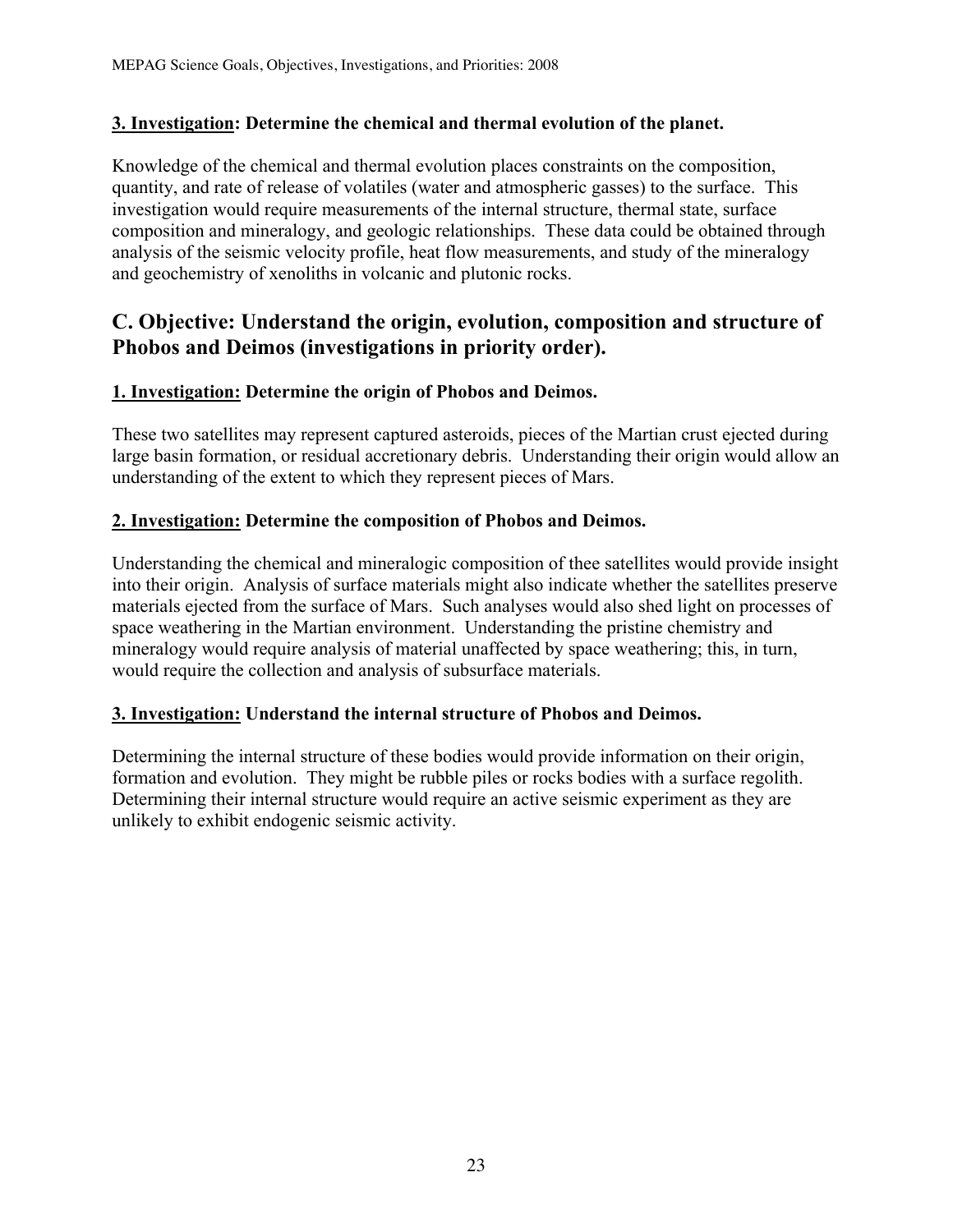# **IV. GOAL: PREPARE FOR HUMAN EXPLORATION**

Robotic missions serve as logical precursors to eventual human exploration of space. In the same way that the Lunar Orbiters, Ranger and Surveyor landers paved the way for the Apollo Moon landings, a series of robotic Mars Exploration Program missions is charting the course for future human and robotic exploration of Mars. Goal IV of the MEPAG document differs from the previous Goals in that it addresses science and engineering questions specific to increasing the safety, decreasing the cost, and increasing the productivity of human crews on Mars. To address these issues this section describes both the data sets that are to be collected and analyzed (Objective A), and the demonstrations of critical technologies that must be validated in the Martian environment (Objective B). Finally, Objective C highlights mission critical atmospheric measurements that would reduce mission risk and enhance overall science return, benefiting all future missions to the planet (both robotic and human). No attempt has been made to prioritize these risk mitigation and engineering related measurements since all are important.

The 2004 National Vision for Space Exploration provides guidance for a broad range of human and robotic missions to the moon, Mars and destinations beyond. Robotic missions serve as one component of a "system of systems", the sum of which work together to accomplish the goals of implementing a safe, sustained, and affordable robotic and human program to explore and extend human presence across the solar system and beyond. One of the Vision's main points is to conduct robotic exploration of Mars to prepare for human exploration, and NASA has adopted a "level zero" requirement to "conduct robotic exploration of Mars to search for evidence of life, to understand the history of the solar system, and to support future human exploration activities." Specifically, robotic precursor missions would be used in part to acquire and analyze data for the purpose of reducing cost and risk of future human exploration missions, would perform technology and flight system demonstrations for the purpose of reducing cost and risk of future human exploration missions, and would deploy infrastructure to support future human exploration activities.

As part of the momentum associated with the 2004 National Vision for Space Exploration, in 2004-2005 MEPAG undertook a major reassessment of the issues associated with preparing for the human exploration of Mars. This work is summarized in the following two documents, which represent analyses of Goal IV Objective A, and Goal IV Objective B, respectively. The logic associated with the investigations and measurements is described in these reports.

- Beaty, D.W., Snook, K., Allen, C.C., Eppler, D., Farrell, W.M., Heldmann, J., Metzger, P., Peach, L., Wagner, S.A., and Zeitlin, C., (2005). An Analysis of the Precursor Measurements of Mars Needed to Reduce the Risk of the First Human Missions to Mars. Unpublished white paper, 77 p, posted June 2005 by the Mars Exploration Program Analysis Group (MEPAG) at http://mepag.jpl.nasa.gov/reports/index.html.
- Hinners, N.W., Braun, R.D., Joosten, K.B., Kohlhase, C.E., and Powell, R.W., (2005), Report of the MEPAG Mars Human Precursor Science Steering Group Technology Demonstration and Infrastructure Emplacement (TI) Sub-Group, 24 p. document posted July, 2005 by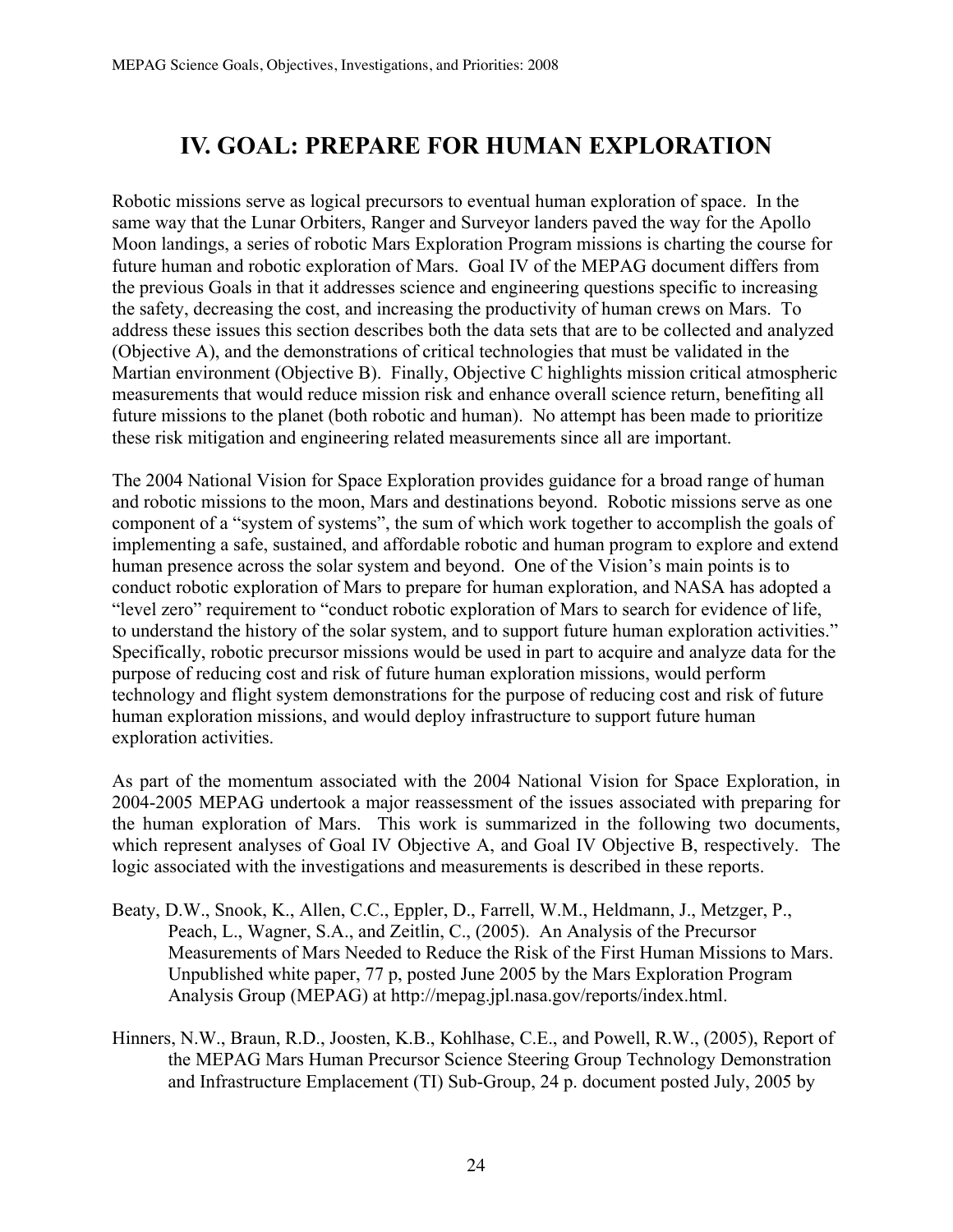the Mars Exploration Program Analysis Group (MEPAG) at http://mepag.jpl.nasa.gov/reports/index.html.

### **A. Objective. Obtain knowledge of Mars sufficient to design and implement a human mission with acceptable cost, risk and performance.<sup>4</sup>**

#### *Investigations #1A-1D are judged to be of indistinguishable high priority.*

**1A. Investigation. Characterize the particulates that could be transported to hardware and infrastructure through the air (including both natural aeolian dust and other materials that could be raised from the Martian regolith by ground operations), and that could affect engineering performance and** *in situ* **lifetime. Analytic fidelity sufficient to establish credible engineering simulation labs and/or performance prediction/design codes on Earth is required.**

Measurements

a. A complete analysis, consisting of shape and size distribution, mineralogy, electrical and thermal conductivity, triboelectric and photoemission properties, and chemistry (especially chemistry of relevance to predicting corrosion effects), of samples of regolith from a depth as large as might be affected by human surface operations.

*Note #1: For sites where air-borne dust naturally settles, a bulk regolith sample would be sufficient—analysis of a separate sample of dust filtered from the atmosphere is desirable, but not required.*

- *Note #2: Obtaining a broad range of measurements on the same sample would be considerably more valuable than a few measurements on each of several samples (this naturally lends itself to sample return). Note #3: There is not consensus on adding magnetic properties to the list of measurements.*
- b. Characterize at least one regolith deposit with fidelity sufficient to establish credible engineering simulation labs and/or software codes on Earth to solve engineering problems related to differential settlement of the regolith, and plume/regolith interactions (see Note #4).

For one site on Mars (see Note #5), measure the following properties of the regolith as a function of depth to 1 meter:

Particle shape and size distribution

Ice content and composition to within 5% by mass

Regolith density to within 0.1  $g/cm<sup>3</sup>$ 

Gas permeability in the range 1 to 300 Darcy with a factor of three accuracy Presence of significant heterogeneities or subsurface features of layering

<sup>&</sup>lt;sup>4</sup> General Notes:

<sup>−</sup> *Except as noted, investigations are listed in priority order. Within each investigation, measurements are listed in priority order.*

<sup>−</sup> *Prioritization Criteria:* 

o *Magnitude of effect of precursor information on reduction of risk and/or cost of a human mission to Mars.* 

o *Perceived degree of viability and cost of available mitigation options.*

o *Potential to obtain minimum necessary information in a less expensive way than by flying a mission to Mars.*

<sup>−</sup> *Assumptions:* 

o *The first human mission includes a landed human element.*

o *The possibilities of "short-stay" (~30 sols) and "long-stay" (~300 sols) are both under consideration, so the precursor program needs to support both.*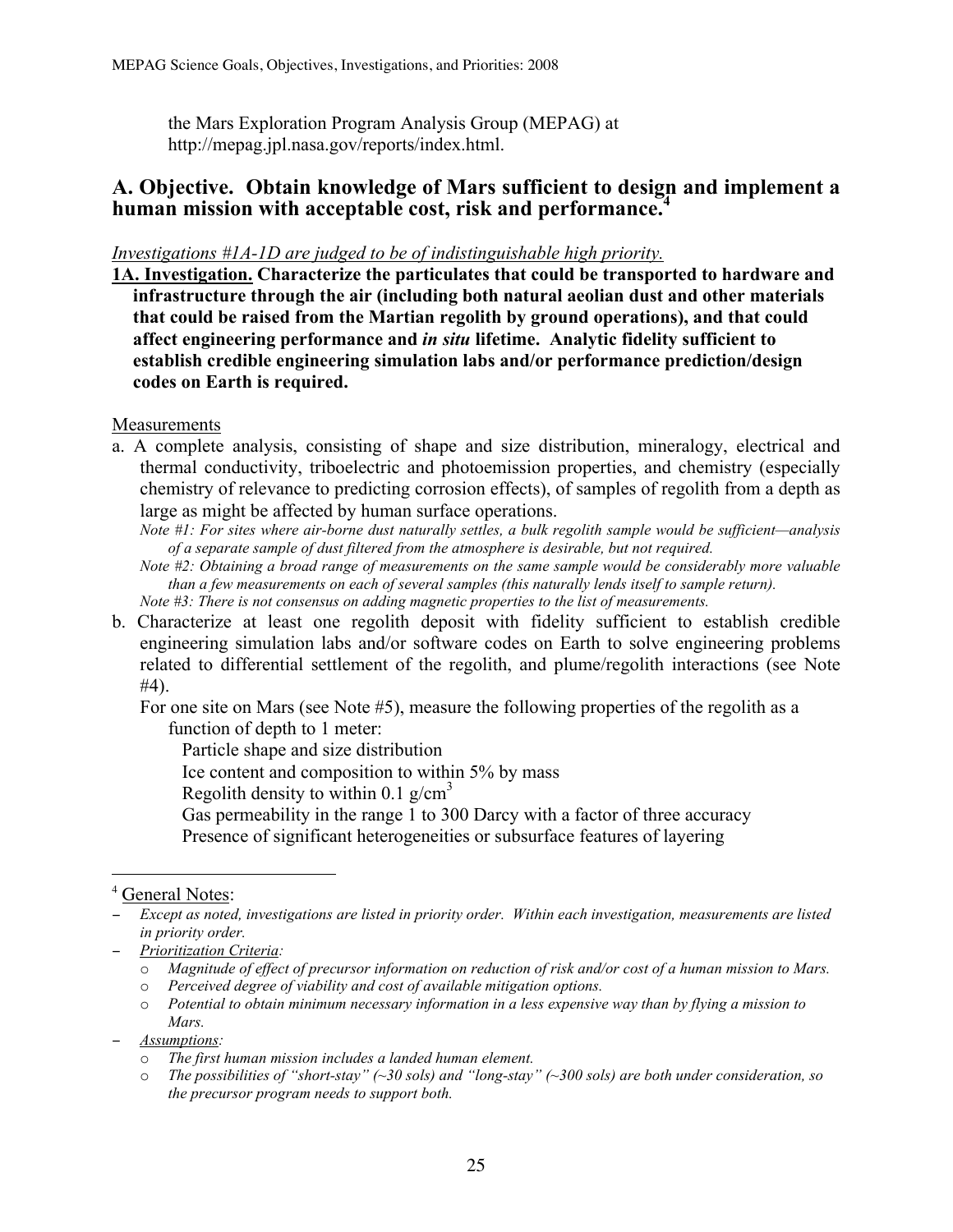An index of shear strength

Flow Rate Index test or other standard flow index measurement

Repeat the above measurements at a second site in different geologic terrane.

- c. The same measurements as above on a sample of air-borne dust collected during a major dust storm.
- d. Subsets of the complete analysis described above, and measured at different locations on Mars (see Note #2). For individual measurements, priorities are:

shape and size distribution and mineralogy electrical chemistry

*Note #4. Because there is a large engineering lead-time required to solve the geotechnical problems, these data must be obtained early in the precursor program.*

*Note #5. These measurements should be made in a competent regolith deposit as opposed to loose drift material (cohesionless sand dunes), as landing is expected to attempt to avoid the looser material. Also, if mission planners would select high latitude polar deposits for a human landing site, geotechnical data would be required from a representative location of those deposits. These measurements should include polarity and magnitude of charge on individual dust particles suspended in the atmosphere and concentration of free atmospheric ions with positive and negative polarities. Measurement should be taken during the day in calm conditions representative of nominal Extra Vehicular Activity (EVA) excursions.* 

#### **1B. Investigation. Determine the atmospheric fluid variations from ground to >90 km that affect EDL and TAO including both ambient conditions and dust storms.**

#### Measurements:

- a. Measure velocity (v), pressure (P), temperature (T) and density (ρ) in the upper, middle and lower atmosphere during EDL. Obtain as many profiles at various times and locations as possible (requested for all landed missions). Sample rate should be high enough  $(\sim 100 \text{ Hz})$ to quantify turbulent layers. Specific direct or derived measurements would include:
	- − Density from 120 km to surface ranging from high altitude values of 10<sup>-9</sup> to near-surface values of  $10^{-1}$  kg/m<sup>3</sup>, d $\rho = 1\%$  of local ambient
	- $-$  Pressure from 120 km to surface ranging from high altitude values of 10<sup>-7</sup> to near-surface values of 15 mb,  $dP = 1\%$  of local ambient
	- $\text{-}$  Temperature 60-300 K, dT = 0.5K
	- − Directional Wind Velocity, 1-50 m/sec, dv = 1 m/s

Particular emphasis on measurements between 0-20 km to quantify boundary layer wind and turbulence and 30-60 km where vehicle dynamic pressure is largest.

- b. Monitor surface/near-surface velocity (v(z)), pressure (P), temperature (T(z)), and density ( $\rho$ ) as a function of time. Quantify the nature of the surface heating driver and associated boundary layer turbulence at altitudes above station. Data defines the initial conditions for high altitude modeling. Obtain data from as many locations as possible (requested for all landed missions). Surface/near surface packages should measure directly:Pressure, at surface, 0.005 mb to 15 mb,  $dP = 2$  microbar, full diurnal sampling, rate = >10 Hz
	- − Velocity, at surface, 0.05-50 m/sec, dv = 0.05 m/s, horizontal and vertical, full diurnal sampling, rate= 10 Hz
	- − Air temperature, at surface, 150-300 K, dt = 0.04K, full diurnal sampling, rate= 10 Hz
	- − Ground temperature 150-300 K, dt = 1K, full diurnal sampling, rate= 1 Hz
	- − Air temperature profile, 0-5km, <1km resolution, 150-300K, dt=2K, full diurnal sampling, rate=1 Hz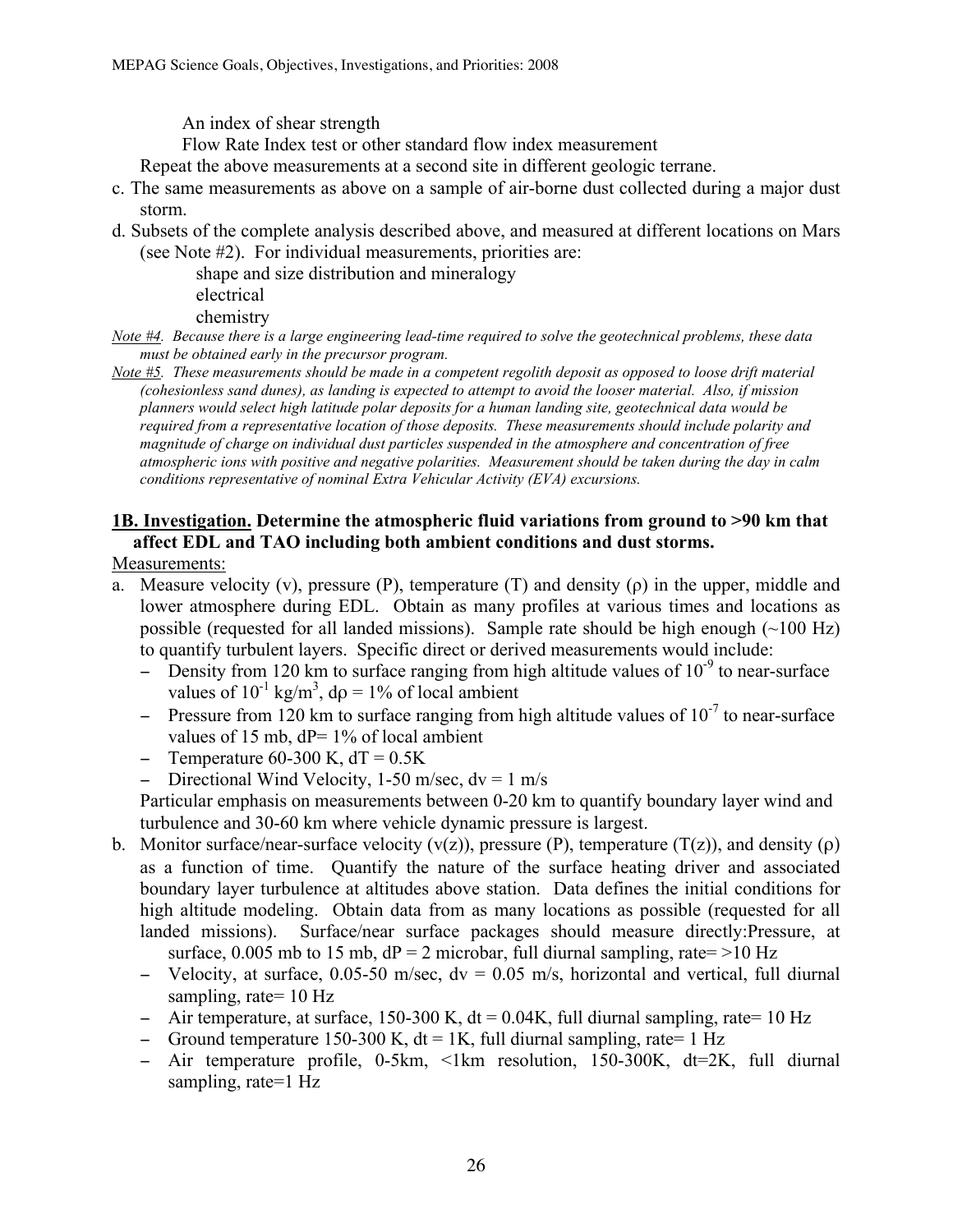- − Velocity profile, 0-5km, <1km resolution, 1-50 m/sec, dv=1 ms/, horizontal and vertical, full diurnal sampling, rate=1 Hz
- − Opacity, visible, depth 0.2-10, dtau = 0.1, once every 10 min
- c. Make long-term (>> 1 Martian year) remote sensing observations of the weather (atmospheric state and variations) from orbit, including a direct or derived measurement of:
	- − Aeolian, cloud, and fog event frequency, size, distribution as a function of time.
	- − Vertical temperature profiles from 0-120 km with better than 1 km resolution between 0- 20 km, 1-3 km resolution between 20-60 km, 3 km resolution  $> 60$  km and with global coverage over the course of a sol, all local times *[Development work required for T from surface to 20 km].*
	- − Vertical density/pressure profiles from 0-120 km with better than 1 km resolution between 0-20 km, 1-3 km resolution between 20-60 km, 3 km resolution  $> 60$  km and with global coverage over the course of a sol, all local times *[Development work required for* ρ *from surface to 20 km].*

3-D winds as a function of altitude, from 0-60 km with better than 1 km resolution below 20 km, and 1-3 km resolution between 20-60 km, and with global coverage over the course of a sol, all local times *[Development work required at all altitudes for an independent means to derive V, with special emphasis from surface to 20 km].*

Note particular emphasis on measurements between 0-20 km to quantify boundary layer wind and turbulence and 30-60 km where vehicle dynamic pressure is large.

- d. At time of human EDL and TAO, deploy ascent/descent probes into atmosphere to measure pressure, temperature and velocity just prior to human descent at scales listed in 1Ba.
- *Note #6: We have not reached agreement on the minimum number of atmospheric measurements described above, but it would be prudent to instrument all Mars atmospheric flight missions to extract required vehicle design and environment information. Our current understanding of the atmosphere comes primarily from orbital measurements, a small number of surface meteorology stations and a few entry profiles. Each landed mission to Mars has the potential to gather data that would significantly improve our models of the Martian atmosphere and its variability. It is thus desired that each opportunity be used to its fullest potential to gather atmospheric data. Reconstructing atmospheric dynamics from tracking data is useful but insufficient. Properly instrumenting entry vehicles would be required.*

#### **1C. Investigation. Determine if each Martian site to be visited by humans is free, to within acceptable risk standards, of biohazards that may have adverse effects on humans and other terrestrial species. Sampling into the subsurface for this investigation must extend to the maximum depth to which the human mission might come into contact with uncontained Martian material.**

#### Measurements:

- a. Determine if extant life is widely present in the Martian near-surface regolith, and if the airborne dust is a mechanism for its transport. If life is present, assess whether it is a biohazard. For both assessments, the required measurements are the tests described in the Draft Test Protocol.
- *Note #7: To achieve the necessary confidence, this would require sample return and analyses in terrestrial laboratories.*
- *Note #8: The samples could be collected from any site on Mars that is subjected to wind-blown dust.*
- *Note #9: At any site where dust from the atmosphere is deposited on the surface, a regolith sample collected from the upper surface would be sufficient--it is not necessary to filter dust from the atmosphere.*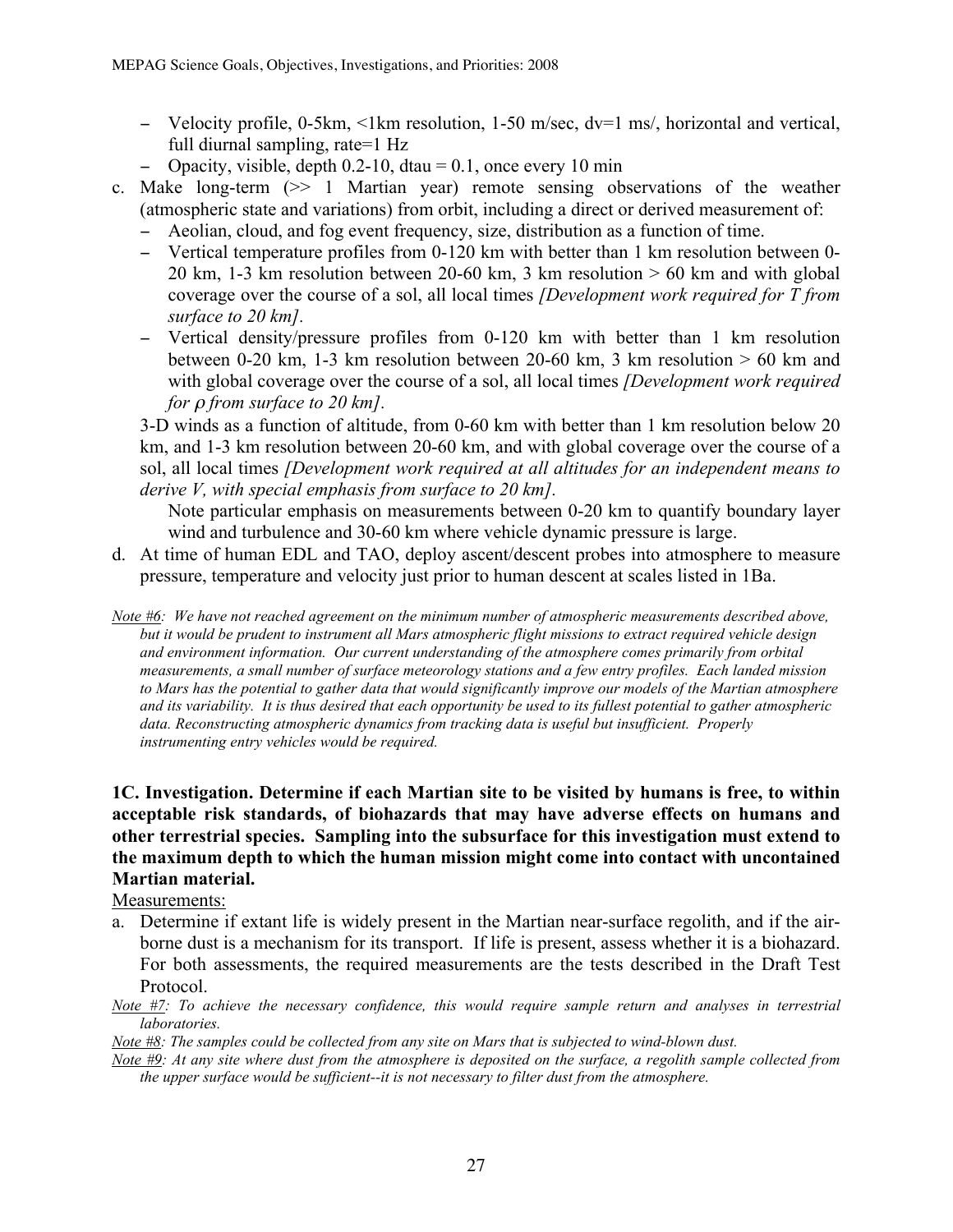b. At the site of the planned first human landing, conduct biologic assays using *in situ* methods, with measurements and instruments designed using the results of all prior investigations. All of the geological materials with which the humans and/or the flight elements that would be returning to Earth come into contact need to be sampled and analyzed.

*Note #10: It is recommended that a decision on whether human landing sites after the first one would require a lander with biological screening abilities be deferred until after Measurement a has been completed.*

**1D. Investigation. Characterize potential sources of water to support In Situ Resource Utilization (ISRU) for eventual human missions. At this time it is not known where human exploration of Mars might occur. However, if ISRU is determined to be required for reasons of mission affordability and/or safety, then the following measurements for water with respect to ISRU become necessary (these options cannot be prioritized without applying constraints from mission system engineering, ISRU process engineering, and geological potential):**

Measurement Options:

- a. Perform measurements within the top few meters of the regolith in a location within the nearequatorial region (approximately  $\pm 30^{\circ}$ ) that the Mars Odyssey mission indicates is a local maximum in hydrogen content, to determine: (i) concentration of water released upon regolith heating, (ii) composition and concentration of other associated volatiles released with water, and (iii) three-dimensional distribution of measurements i  $\&$  ii within a 100 meter x 100 meter local region. This option would include water contained in hydrous minerals, as adsorbed water, and in any other form it might be present in the regolith. Either unconsolidated or loosely consolidated regolith is a focus of current attention because of the need to minimize mining engineering, but outcrops of rock containing hydrous minerals may also be a valuable possibility if they are sufficiently friable.
- b. Perform measurements to (i) identify and determine the depth, thickness, and concentration of water in subsurface ice deposits to a few meters depth at approximately 40° to 55° latitude, (ii) determine the demarcation profile/latitude where near-surface subsurface ice formation does and does not occur.
- c. Perform measurements in the polar region (70º to 90º) to determine the depth, thickness, and concentration of near-surface water/ice.

Measurements for water at other locations and depths are not precluded but would require further scientific measurements and/or analysis to warrant consideration. This option would specifically include accessing a deep aquifer.

#### *The following investigations are listed in descending priority order.*

#### **2. Investigation. Determine the possible toxic effects of Martian dust on humans.**  Measurements:

- a. For at least one site, assay for chemicals with known toxic effect on humans. Of particular importance are oxidizing species (e.g., CrVI). (May require Mars Sample Return (MSR)).
- b. Fully characterize soluble ion distributions, reactions that occur upon humidification and released volatiles from a surface sample and sample of regolith from a depth as large as might be affected by human surface operations.
- c. Analyze the shapes of Martian dust grains sufficient to assess their possible impact on human soft tissue (especially eyes and lungs).
- d. Determine if Martian regolith elicits a toxic response in an animal species that are surrogates for humans.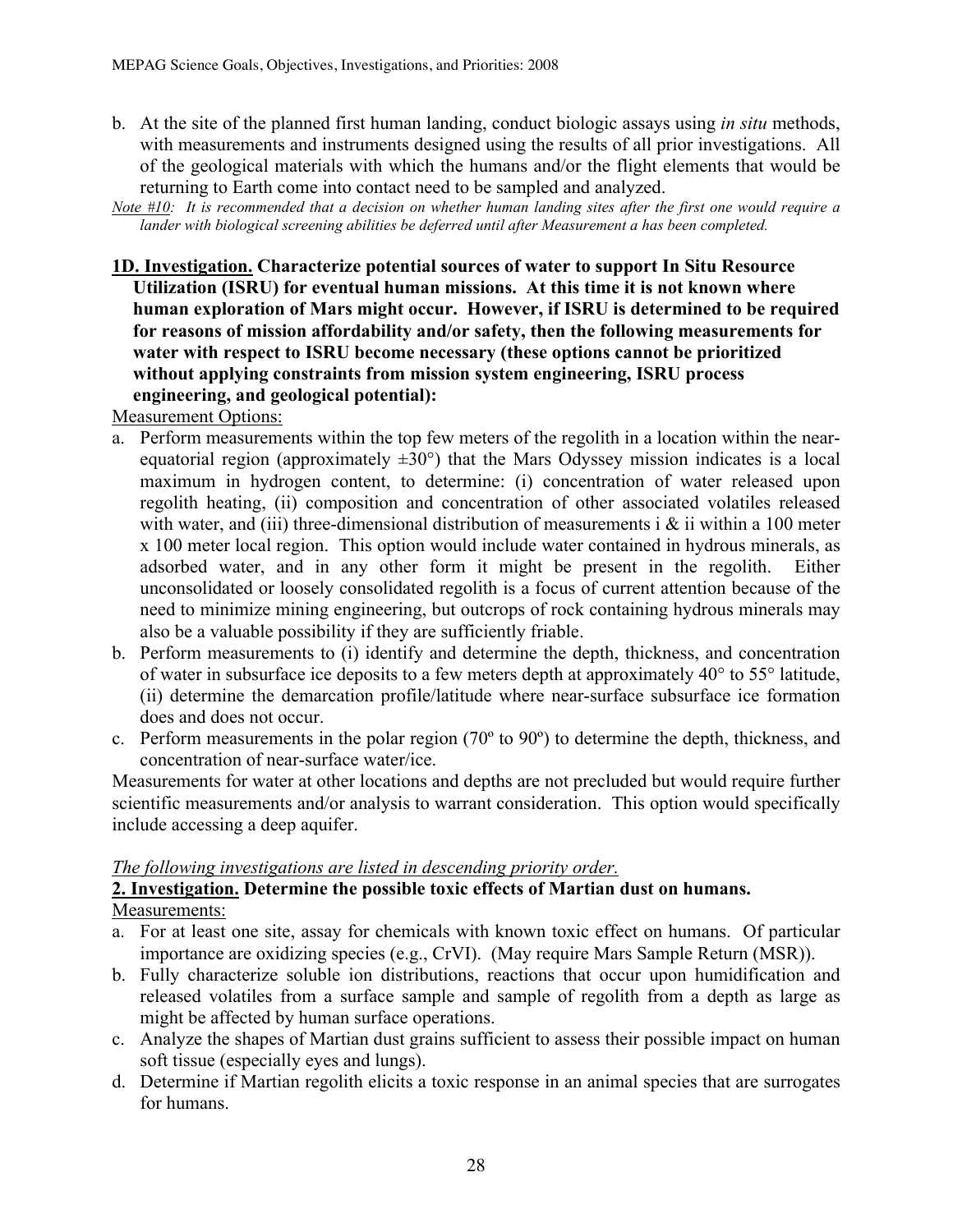#### **3. Investigation. Assess atmospheric electricity conditions that may affect TAO and human occupation.**

#### Measurements:

a. Basic measurements:

DC E-fields:  $0-80 \text{ kV/m}$ ,  $dV=1 \text{ V}$ , bandwidth  $0-10 \text{ Hz}$ , rate = 20 Hz AC E-fields: 10 uV/m – 10 V/m, Frequency Coverage 10 Hz-200 MHz, rate = 20 Hz, with time domain sampling capability Atmospheric Conductivity:  $10^{-15}$  to  $10^{-10}$  S/m, ds= 10% of local ambient value Ground Conductivity:  $>10^{-13}$  S/m, ds= 10% of local ambient value Grain charge:  $>10^{-17}$ C

Grain radius: 1-100 µm Combine with surface meteorological measurements to correlate electric forces and their causative meteorological source for more than 1 Martian year, both in dust devils and large dust storms. Combine requirements for 1Bb with 3a above.

#### **4. Investigation. Determine the processes by which terrestrial microbial life, or its remains, is dispersed and/or destroyed on Mars (including within ISRU-related water deposits), the rates and scale of these processes, and the potential impact on future scientific investigations.**

Measurements:

- a. Determine the rate of destruction of organic material by the Martian surface environment.
- b. Determine the mechanisms and rates of Martian surface aeolian processes that disperse organic contaminants.
- c. Determine the adhesion characteristics of organic contaminants on landed mission elements, and the conditions and rates under which these contaminants are transferred to the Martian environment.
- d. Determine the mechanisms to transport surface organic contaminants into the Martian subsurface, and in particular, into a Martian aquifer, should such exist.
- e. Determine if terrestrial microbial life can survive and reproduce in the natural Martian environment.
- **5. Investigation. Characterize in detail the ionizing radiation environment at the Martian surface, distinguishing contributions from the energetic charged particles that penetrate the atmosphere, secondary neutrons produced in the atmosphere, and secondary charged particles and neutrons produced in the regolith.**

Measurements:

- a. Measurement of charged particles with directionality. Identify particles by species and energy from protons to iron nuclei in the energy range 20-1000 MeV/nuc.
- b. Measurement of neutrons with directionality. Energy range from <1 keV to >100 MeV.
- c. Simultaneous with surface measurements, a detector should be placed in orbit to measure energy spectra in Solar Energetic Particle events.

#### **6. Investigation. Determine traction/cohesion in Martian regolith (with emphasis on trafficability hazards, such as dust pockets and dunes) throughout planned landing sites; where possible, feed findings into surface asset design requirements.** Measurements: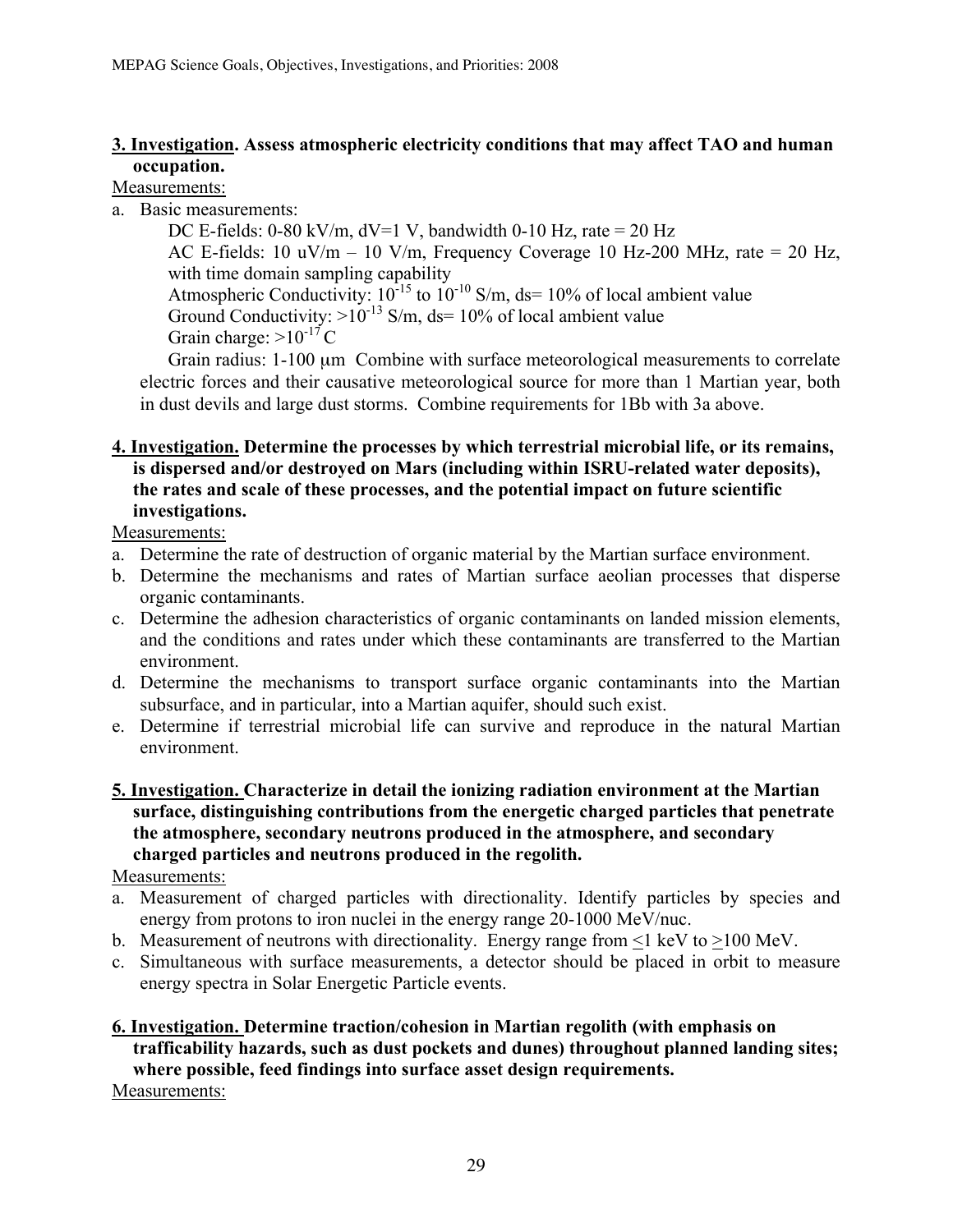- a. Determine vertical variation of *in situ* regolith density within the upper 30 cm for rocky areas, on dust dunes, and in dust pockets to within  $0.1 \text{ g cm}^{-3}$ .
- b. Determine variation in *in-situ* internal angle of friction for dust dunes and dust pockets to within 1°.
- c. Determine regolith cohesion for rocky areas, dust dunes and in dust pockets to within 0.1 kN  $m^2$ .
- d. Imaging to Mars Reconnaissance Orbiter High Resolution Imaging Science Experiment (MRO HiRISE) standards (30 cm/px) for selected potential landing sites.

For basic design of mobility systems, the following measurements would be needed (not just at the dust pockets and dunes, but also on the consolidated regolith surfaces where we might do most of the driving): (i) rolling resistance (the torque that regolith applies to a rolling wheel while driving), (ii) traction test (torque required to spin a wheel while the rover is held stationary), and (iii) shape/size of the resulting wheel ruts while driving normally. *Note #11: These three things would probably be measured routinely on all Mars rovers. Note #12: ISRU excavation could require hauling larger loads (regolith/ice payload) than what we have ever hauled in the past. Therefore they would need these data to properly design wheels and chases (e.g., rover and large structure mobility systems), avoiding energy-wasteful designs or risk of getting bogged down.*

#### **7. Investigation. Determine the meteorological properties of dust storms at ground level that affect human occupation and EVA.**

Measurements:

a. Pressure (P), temperature (T), velocity (v), and dust density (opacity) as a function of time at the surface, for at least a Martian year, to obtain an understanding of the possible meteorological hazards inside dust storms. Surface package measure directly:

Same as requirement for 1Bb with added

Dust size: 1-100 µm

Dust density: 2-2000 grains/cc

b. Orbiting weather station: optical and infrared measurements to monitor the dust storm frequency, size and occurrence over a year, and measure terrain roughness and thermal inertia. Climate sounder would enable middle atmosphere temperature measurements. *In situ* density or spacecraft drag sensors could monitor the dust storm atmosphere inflation at high altitudes. Same as requirement 1Bc.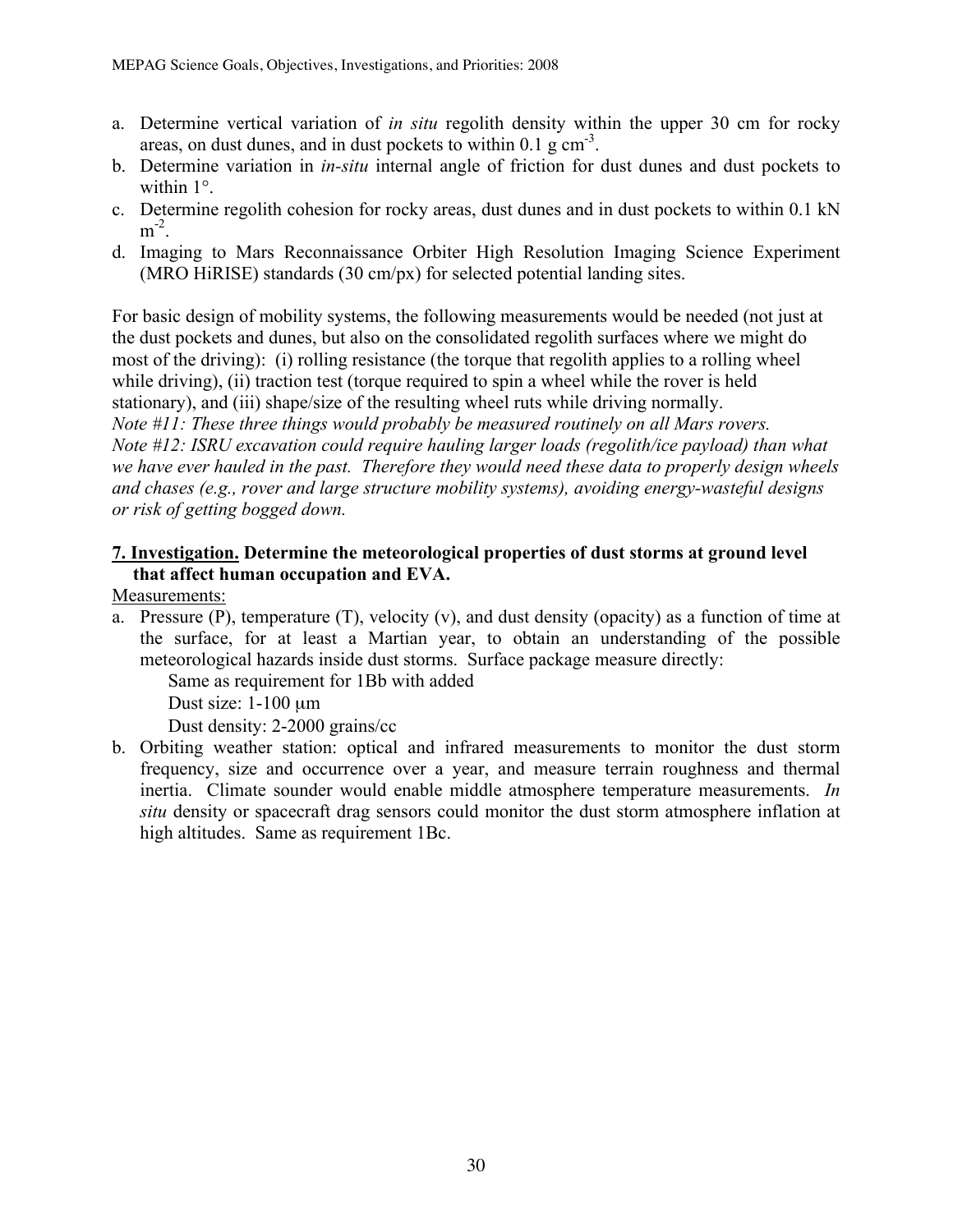| Investigation                               | Needed once | Measurements at       | Measurements | Measurement at        |
|---------------------------------------------|-------------|-----------------------|--------------|-----------------------|
|                                             | at Mars     | multiple sites        | over time    | the human site        |
| 1Aa-b. Basic<br>dust/regolith<br>properties | X           | $\ddot{\cdot}$        |              |                       |
| 1Ac. Airborne dust<br>in dust storms        | X           |                       |              |                       |
| 1B. Atmospheric<br>variations               |             | X                     | X            |                       |
| 1Ca. Biohazard -<br>dust                    | X           |                       |              |                       |
| 1Cb. Biohazard -<br>site specific           |             |                       |              | X                     |
| 1D. Water for ISRU                          |             | X                     |              | X                     |
| 2. Dust toxicology                          | X           |                       |              |                       |
| 3. Atmospheric<br>electricity               |             | X                     | X            |                       |
| 4. Forward<br>Planetary<br>Protection       | X           |                       | X            | $\tilde{\mathcal{C}}$ |
| 5. Ionizing radiation                       | X           |                       | X            |                       |
| 6. Terrain<br>trafficability                | X           | $\tilde{\mathcal{C}}$ |              | $\tilde{?}$           |
| 7. Dust storms                              | X           |                       | X            |                       |

Table 1. Summary of Location Considerations for high-priority human Precursor Investigations.

# **B. Objective. Conduct risk and/or cost reduction technology and infrastructure (T/I) demonstrations in transit to, at, or on the surface of Mars.**

Technology validation on Mars flight missions and infrastructure emplacements are needed to reduce the risk and associated uncertainty inherent in new, unproven technologies and to reduce the cost of human Mars exploration. These demonstrations were chosen for Mars robotic flight missions based upon: (a) their high degree of interaction with the Mars environment, (b) their anticipated large leverage on human Mars mission architecture feasibility, and (c) uncertainty of whether Earth, Earth-orbit or lunar testing would supply sufficient data to reduce risk and cost, or increase performance of these systems.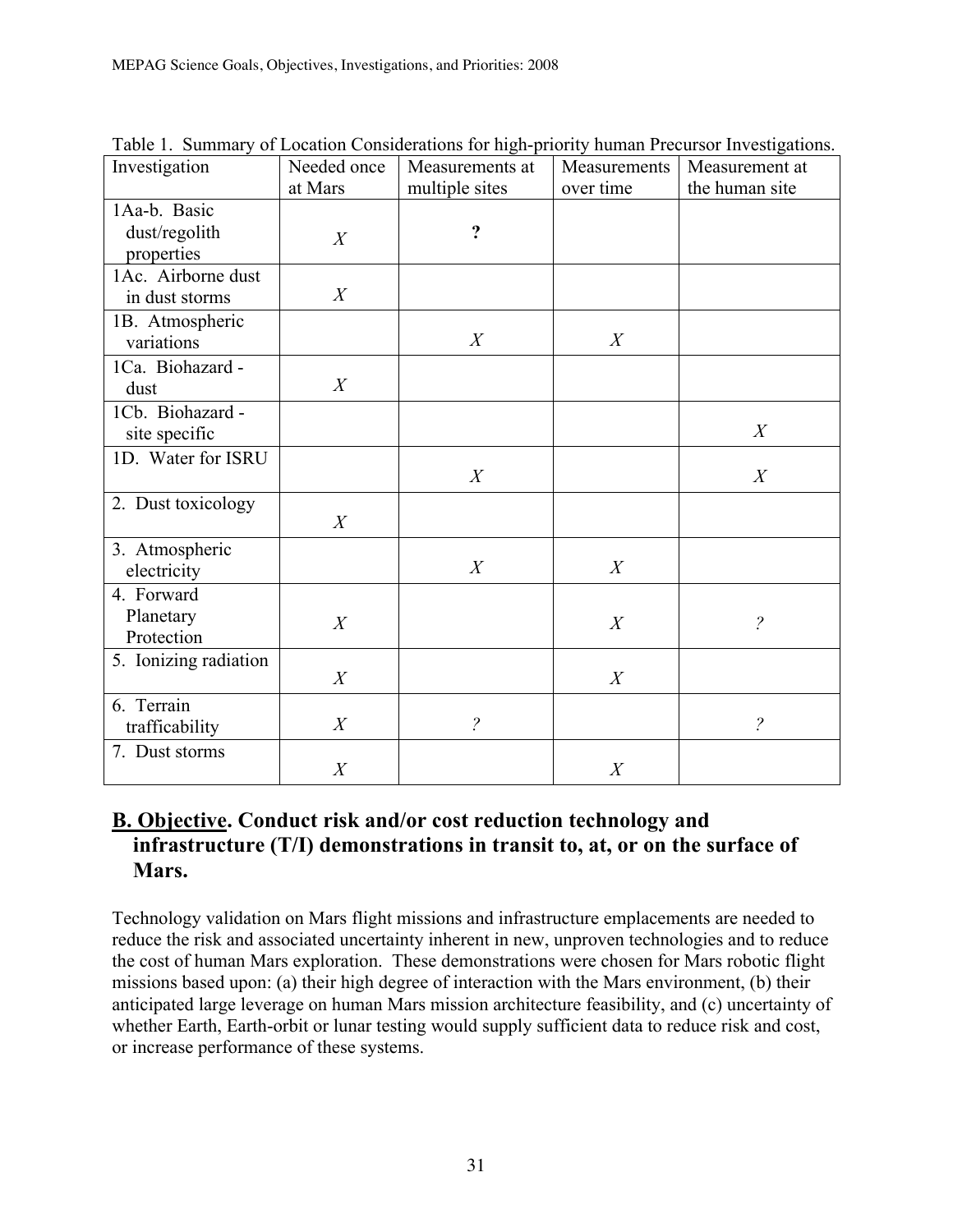Prioritization Criteria

The following criteria were used, assuming a series of robotic flight missions preceding the first human mission, to establish the priority of importance, when the validation should be done and whether or not the validation must be done on a Mars mission:

Priority: The anticipated magnitude of the risk and/or cost reduction of human missions to Mars.

Timing: The likely timing of the technology flight mission needed relative to the first human mission:

Early: to influence architecture decisions (14 to 20 years prior) Mid: to influence mission and flight system design decisions (8 to 12 years prior) Late: to influence operability decisions (4 to 6 years prior)

Venue: Some technology validations could be accomplished less expensively and more comprehensively on other than Mars missions. Required technologies were therefore grouped according to whether they could best be performed (in decreasing order of cost) :

- a, At or in transit to/from Mars
- b. On the Moon c. In Earth orbit
- d. On Earth

Only those technology and infrastructure items requiring demonstration at Mars, 3a, are listed below as candidates for Mars human precursor missions. Those not requiring development and demonstration on Mars missions, 3b,c and d, are prioritized and described in the associated white paper. Additionally, a set of suggested near-term systems studies has been defined which will, when completed, enable refined definition and prioritization.

The following is a prioritized grouping 1 through 3; there is no sub-prioritization within the groups.

#### **1A. Demonstration. Conduct a series of three aerocapture flight demonstrations:**

70° sphere cone shape (robotic scale) to demonstrate aerocapture at Mars (Early). New entry vehicle configuration suitable for human exploration (robotic scale) aerocapture at Mars (Mid).

New entry vehicle configuration suitable for human exploration (larger scale, end-to-end mission sequence) aerocapture at Mars (Late).

A primary challenge of flight missions to Mars is decelerating the incoming spacecraft. There are four primary options:

Chemical propulsion Aerobraking Direct entry Aerocapture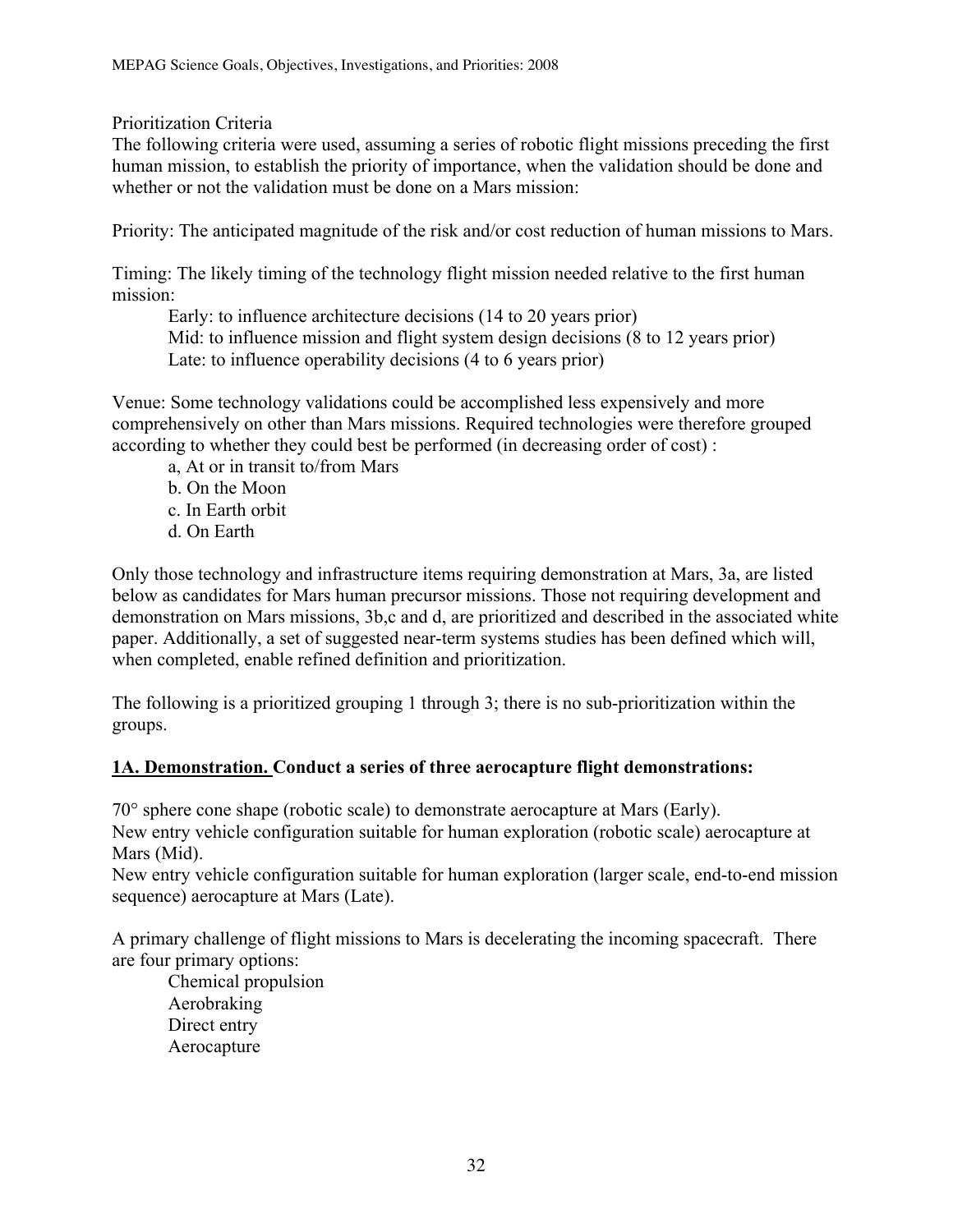Given the expected mass of proposed human missions, the estimated required mass of propellant to use Option #1 is large—this could lead to severe cost and operational problems. Aerobraking (Option #2) is the approach in which multiple orbits are used, extending over months, to gradually lower the apoapsis as was done on the Mars Global Surveyor (MGS) and Odyssey missions. The disadvantage of using this for human missions is that it takes considerable time, which is likely to be incompatible with other constraints on the proposed human mission. Direct entry (Option #3), as used by Pathfinder and Mars Exploration Rover (MER) missions, is at the extreme variation of aeroassist in which entry capsules are decelerated to the point of parachute deployment. However, the "g" forces involved in direct entry are excessive relative to human tolerance. Aerocapture (Option #4) is an intermediate form of aeroassist in which the vehicle is captured into low Mars orbit on the first atmospheric pass. Aerocapture requires accurate navigation, attitude control, and an effective aeroshape design. It is thought that it would take three successful flight missions to demonstrate this technology to a level of confidence that one would be prepared to use it on a human mission.

#### **1B. Demonstration. Conduct a series of three in-situ resource utilization technology demonstrations:**

- (1) ISRU Atmospheric Processing (Early)
	- 1. Demonstrate acquisition and separation of atmospheric resources for life support and propulsion/fuel cell power systems. Demonstrate production and storage of critical mission consumables (oxygen, fuel, life support gases, etc.).
	- 2. Preliminary Experiment Requirements: Mass <25 kg; Power <50 W; Production rate >20  $gm/day O<sub>2</sub>$  or  $O<sub>2</sub>$  fuel.
	- 3. Duration  $> 30$  sols.
- (2) ISRU Regolith-Water Processing (Early)
	- 1. Perform excavation of Mars regolith down to 2 meters and demonstrate regolith handling and transport capabilities to regolith processing unit. Perform *in situ* measurements to support design of robotic and human scale excavation systems. Perform regolith processing to extract and separate water from the regolith in multiple batches to obtain TBD ml of water. Perform *in situ* measurements of the water and volatiles released during processing. Perform processing on the water to produce oxygen, hydrogen, and methane.
	- 2. Requirement for mobility is dependant on results from '07 Phoenix and '09 Mars Science Laboratory (MSL) missions.
	- 3. Preliminary Experiment Requirements: Mass <30 kg; Power <50 W; Production rate >10 cm<sup>3</sup>/day of water.
	- 4. Duration >15 sols.
- (3) ISRU Human-Scale Application Dress Rehearsal (Late)
	- 1. The primary purpose of this demonstration would be to "buy down" risk by operating a complete end-to-end ISRU system (1/20 scale, duration 80 sols) culminating in a significant application such as producing propellants for a Mars Hopper, and the subsequent operation of the Hopper. An additional goal would be to make a first attempt to gather and utilize regolith for construction purposes, (e.g., radiation shielding, at a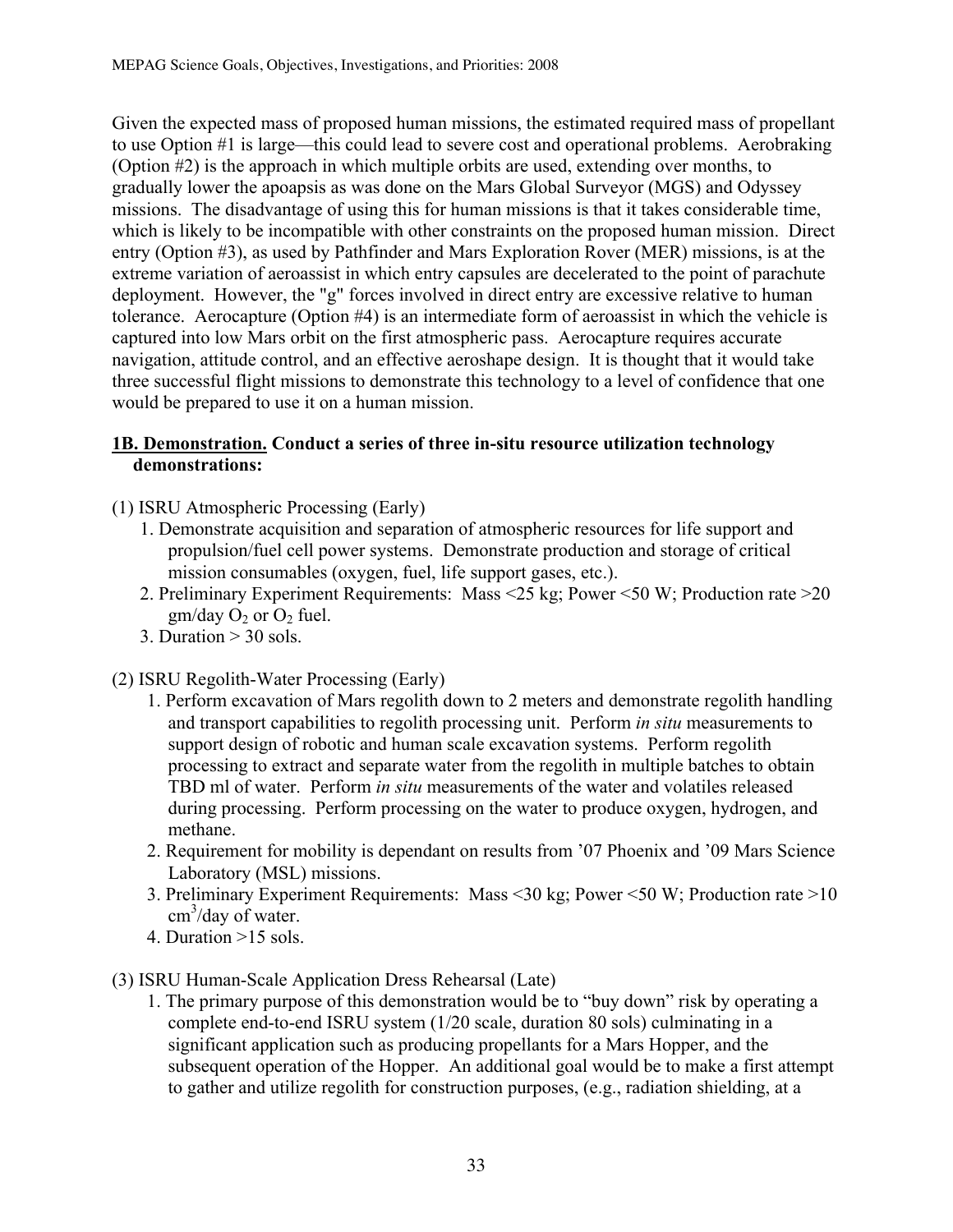small scale). This would be closely coupled to excavation, material transport, and beneficiation techniques derived from Regolith-Water Processing demonstration.

- 2. Perform in conjunction with other human mission subsystems if possible, e.g., power system, fuel cell power system, oxygen/methane propulsion, landing hazard avoidance.
- 3. Preliminary Requirements:  $0.25$  to  $0.05$  kg of  $O_2$ -fuel/hr, Power 200 to 400 W.
- 4. Duration 80 sols min.

It is not yet known when, if at all, ISRU would be a part of human missions to Mars. However, *if ISRU is to be fully assessed,* these demonstrations are considered to be required (i.e., they are considered necessary to reach a decision to proceed or not with ISRU and constitute yes/no gates). These demonstrations would need to be carried out in parallel with Goal IVA Investigation #1D, which relates to discovery and characterization of the water deposits.

Currently there are no criteria for where human exploration would occur on Mars. If ISRU is a potentially enabling factor in affordability or safety, then resource location and feasibility would be a driver in site selection. Alternatively, if a negative decision regarding ISRU were to be made on the basis of relative cost or risk alternatives, then these demonstrations become moot.

In addition to the exploration-related questions in Goal IVA-1D, the practicalities of implementing ISRU are serially dependent upon two fundamental factors: 1). Is the potential resource "economically" accessible, meaning can enough be procured at acceptable cost, to more than offset the cost of bringing it from Earth? 2). Can sufficient supplies of the end-product be produced, stored and transferred with low risk? The most obvious uses of *in situ* resources are those that focus on obtaining resources that, if they have to be launched from Earth, are large mass, thus cost, drivers. Typically water, oxygen and fuels would be leading candidates for ISRU. Water has immediate use as such for crew life support and hygiene. It also would serve as a source for hydrogen and oxygen. The atmosphere of Mars contains carbon dioxide, traces of water vapor, and inert gases (useful for diluting atmospheric oxygen). The carbon dioxide could be a source of oxygen and could be reacted with hydrogen to make fuel.

#### **1C. Demonstration. Demonstrate an end-to-end system for soft, pinpoint Mars landing with 10 m to 100 m accuracy using systems characteristics that are representative of Mars human exploration systems. (Mid)**

Pinpoint landing systems for human exploration vehicles would be required for two reasons: first, safety and secondly, risk mitigation. It is likely that pre-positioned supplies and emergency abort systems would be located on Mars prior to arrival of humans. Landing near such assets would increase the likelihood of successfully accessing such in an emergency and would enhance mission efficiency in nonemergency situations. Second, it is likely that a site selected for human exploration would be selected because there is a specific science objective to be accomplished. If prepositioned assets could be sufficiently localized that landing in proximity would increase the probability of successful science accomplishment.

#### **2A. Demonstration. Demonstrate continuous and redundant** *in situ* **communications/navigation infrastructure (Early). Deploy in full-up Precursor Test Mission (Late).**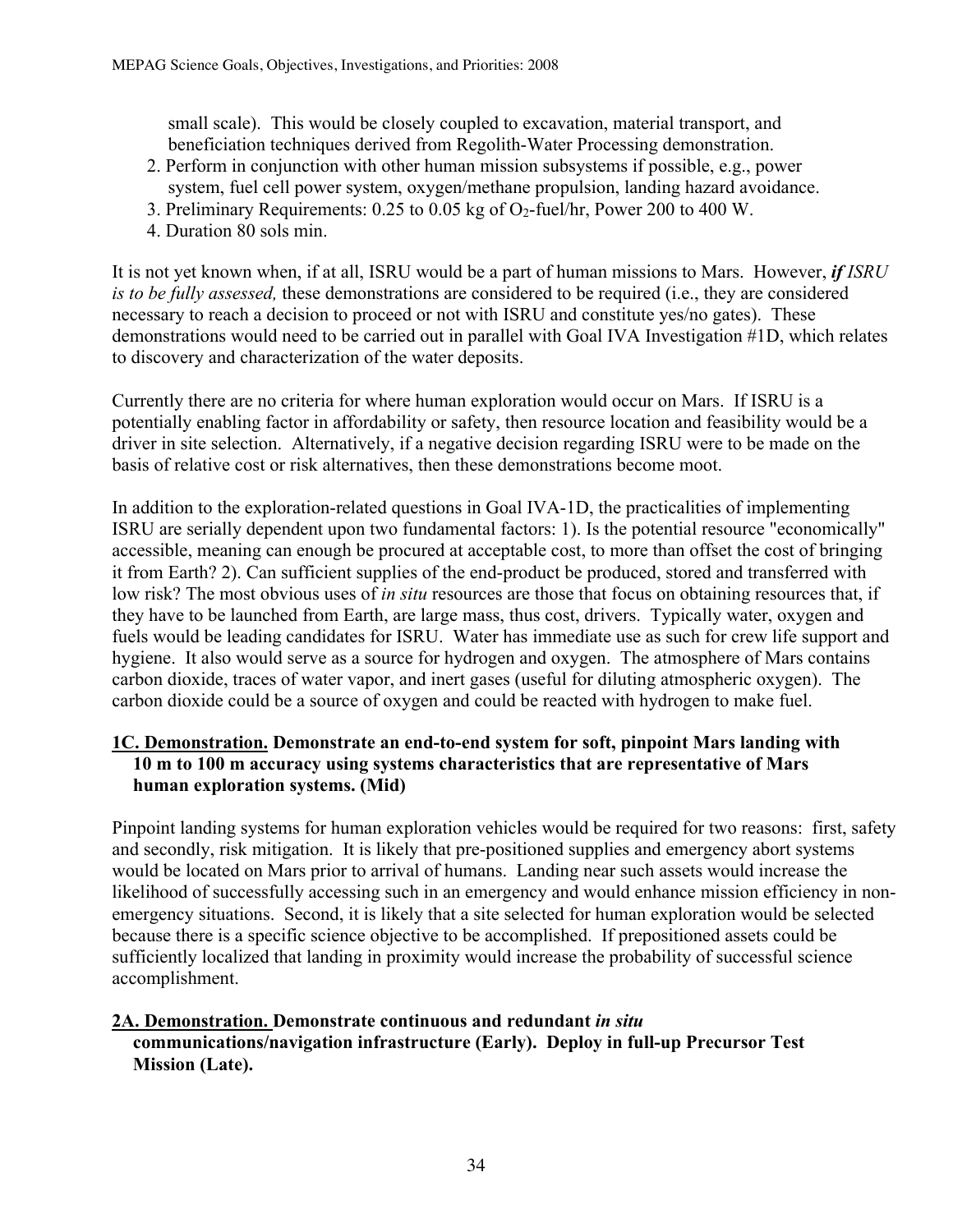Mission safety and effectiveness would require the development of high band-width continuous and redundant communications. This support for human mission could be met, for example, by a pair of longitudinally-offset areostationary relay satellites.

#### **2B. Demonstration. Investigate long-term material degradation over times comparable to human mission operations. (Mid)**

Our current state of knowledge of the Mars environment is inadequate to confidently design essential space systems to be used on the Martian surface. These include EVA suits, habitats and ancillary systems, including mobility.

It would be essential to verify the capability of materials under consideration for Mars surface operations to tolerate long-term exposure (years) to Mars environmental phenomena using coupon, component, subsystem and system level tests on Mars. Phenomena include: radiation; temperature extremes and cycles; wind; atmosphere chemical and electromagnetic properties; regolith and dust chemical, mechanical, and electromagnetic properties; and Mars biology (if any). An LDEF (Long Duration Exposure Facility) should be considered (implied return of test samples).

#### **3. Demonstration. Develop and demonstrate accurate, robust and autonomous Mars approach navigation. (Mid)**

This is a mission safety item. It would provide a backup/replacement to Deep Space Network based terminal navigation for a mission time-critical event (e.g., Mars Orbit Insertion (MOI) or aerocapture).

# **C. Objective. Characterize the State and Processes of the Martian Atmosphere of Critical Importance for the Safe Operation of Both Robotic and Human Spacecraft** (*not in priority order***).**

This objective focuses on atmospheric processes of importance for the safe implementation of all spacecraft missions. These investigations would yield the critical information necessary to improve the likelihood of successful execution of missions in the Martian environment. Investigations would seek to characterize the atmosphere from the surface to 400 km altitude to support spacecraft landing, flight, aerocapture, aerobraking, long-term orbital stability, targeting of observations from orbit, and mission planning. Every effort should be made to accommodate instruments that would address these investigations on each spacecraft bound for Mars.

#### **1. Investigation: Understand the thermal and dynamical behavior of the planetary boundary layer.**

The lowest portion (<5km) of the atmosphere can be highly turbulent. Horizontal and vertical winds in this region represent a significant risk to spacecraft EDL and the operation of aerial platforms (e.g., balloons and aeroplanes). Turbulence also transports heat, so would also be a concern for thermal design. The turbulence is driven by thermal contrasts between the surface and the atmosphere, and mechanical interactions between the mean wind and the rough planetary surface. This investigation is designed to probe the connections between surface temperature,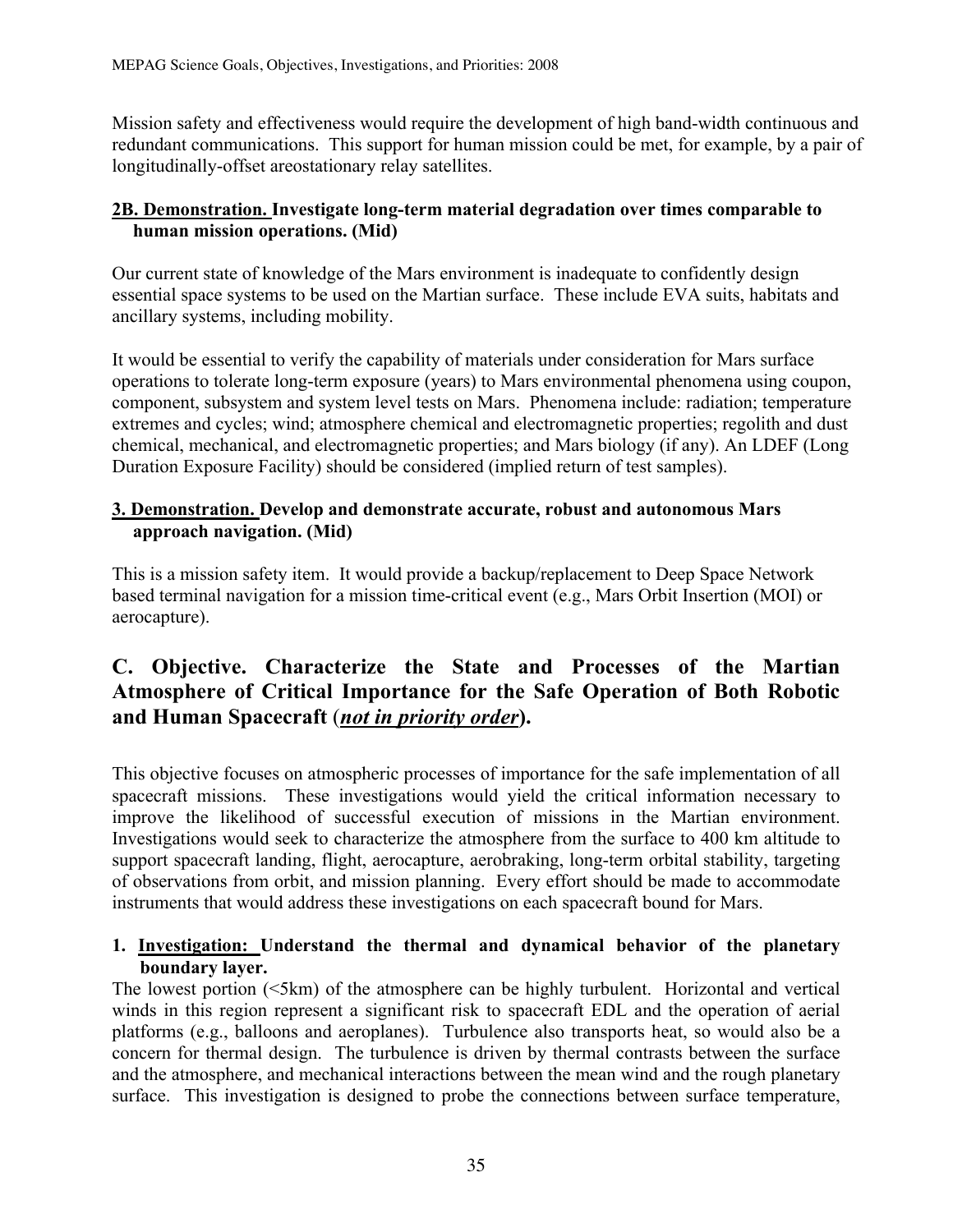the modification of surface and air temperatures by aerosol radiative heating, and the dynamical and thermal state of the lower atmosphere.

#### **2. Investigation: Understand and monitor the behavior of the lower atmosphere (0-80km) on synoptic scales.**

Mars exhibits significant seasonal and dramatic, episodic changes in the state of the atmosphere. Of great concern to the operation of surface and near-surface spacecraft, and for aerobraking, aerocapture, or aeropass maneuvers, is the onset of regional and global dust storms. Atmospheric dust loading and sedimentation modulates available solar energy at the surface and perturbs the density profile. The mechanisms of storm development are unknown at this time, and thus current models cannot predict them. Prediction would require significant additional study of these events, while early observation would enable mission engineers to prepare for the effects storms may have on mission activities. It is critical for support of Mars missions that continuously-operational, meteorological assets be maintained in Martian orbit to improve our understanding of the processes so that we could better predict atmospheric conditions at the time a spacecraft arrives and to make observations near the time of entry.

#### **3. Investigation: Determine the atmospheric mass density and its variation over the 80 to 200 km altitude range.**

Aerobraking, aerocapture, and aeropass operations use the atmosphere as a brake. These operations are safest when the drag imparted by the atmosphere can be accurately estimated ahead of time. Unfortunately, the Martian atmosphere exhibits substantial variations in density at a given geometric height due to the influence of the diurnal cycle, seasonal cycle, large-scale atmospheric circulation, and the propagation of waves. Mapping and understanding the processes responsible for the density variations in the upper atmosphere would be critical to high-precision spacecraft trajectory planning. For example, techniques for measuring and predicting the mass density on time scales of hours to days are key requirements for aerobraking. This information would also be important for mission planning (e.g., estimating the amount of fuel needed throughout mission life).

#### **4. Investigation: Determine the atmospheric mass density and its variations at altitudes above 200 km.**

Knowledge of mass density variations at high altitudes is important for precision targeting of orbital observations and for achieving long-term orbital stability required to meet planetary protection constraints.